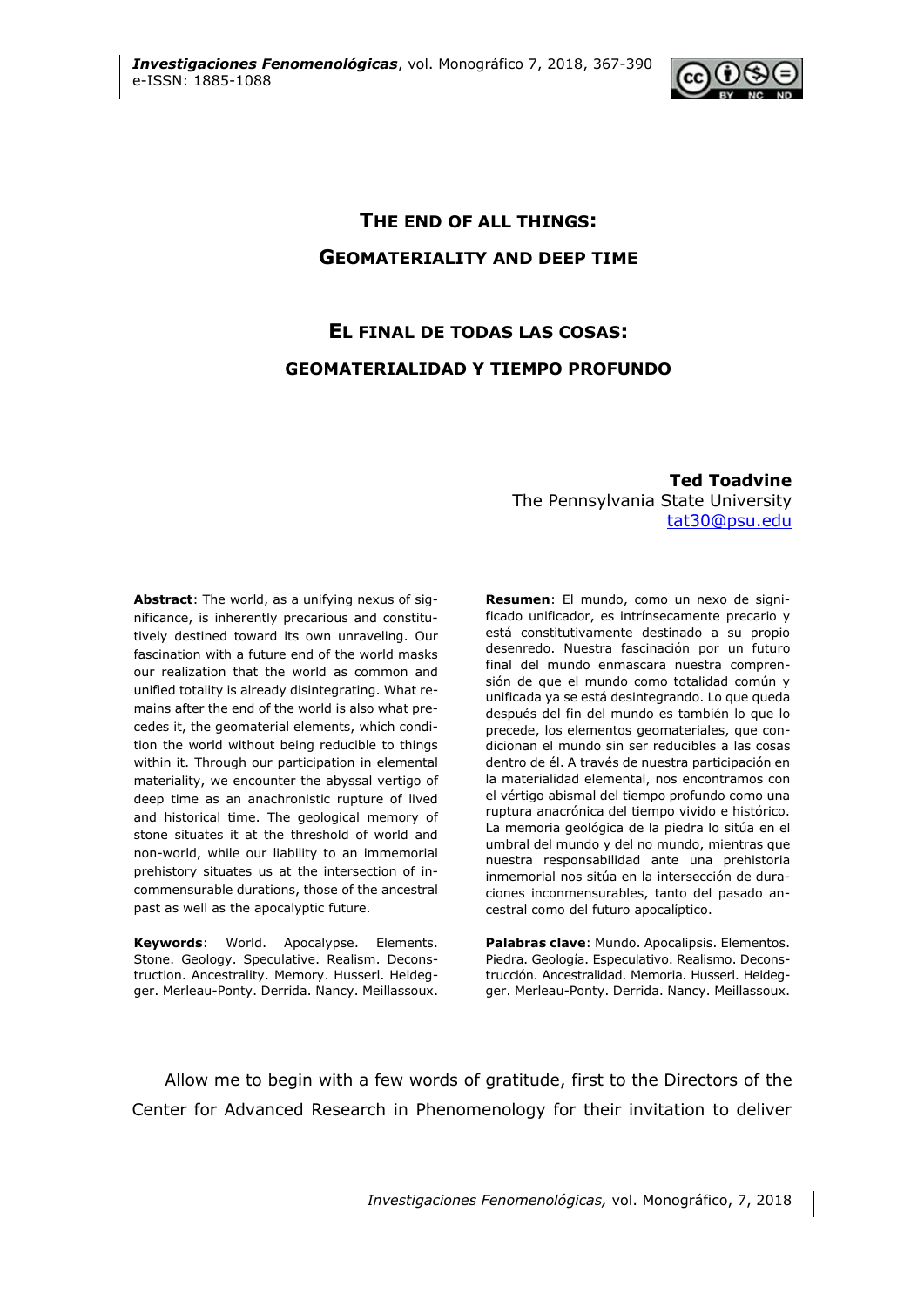the Aron Gurwitsch Memorial Lecture, which is now in its 35th year<sup>1</sup>. I have also long felt a particular gratitude to Aron Gurwitsch himself. As someone who first discovered phenomenology through Merleau-Ponty, I appreciate the influence of Gurwitsch's thought and teachings on Merleau-Ponty's philosophical formation, even if Merleau-Ponty himself rarely acknowledged this debt. While reading *Phenomenology of Perception* in 1947, Gurwitsch wrote to Alfred Schutz of his pleasure at recognizing so much from his lectures in Merleau-Ponty's excellent book, of being in a sense its "godfather", but also of his disappointment that he would not have such an influence in the United States, where everything that he does goes, as he puts it, "into the void" (Grathoff 1989, 93). Of course, nothing could be further from the truth, since Gurwitsch's subsequent students at the New School have played a decisive role in the dissemination of phenomenology in the United States, which is the second reason for my gratitude to him. One of those students, Lester Embree, was my mentor during a postdoctoral fellowship exactly twenty years ago, in 1996, and at the end of my time working with him, he presented me with the gift of a stately desk that Gurwitsch had given to him during his student years, and that Gurwitsch had in turn received from his mentor Kurt Goldstein. I still treasure this desk, my "phenomenology desk", and I like to think of its well-worn surface as imprinted with the memories of these inspiring thinkers.

Nevertheless, I cannot shake the feeling that my gratitude is tinged with an inescapable element of ingratitude, given how little my philosophical approach has in common with Gurwitsch's own, and in this regrettable sense my "memorial" lecture is not genuinely true to his memory. Husserl once told Gurwitsch that they were both "destined to work at the foundations". I have tried in my own fashion to do just this, while acknowledging that what this means for me will have been something quite different than it meant to Gurwitsch himself. The foundations that I will begin from today are the limits of the world, time, and materiality: dust, death, and stones.

 $1$  This essay was delivered as the 2016 Aron Gurwitsch Memorial Lecture at the Society for Phenomenology and Existential Philosophy, Salt Lake City, 21 October 2016.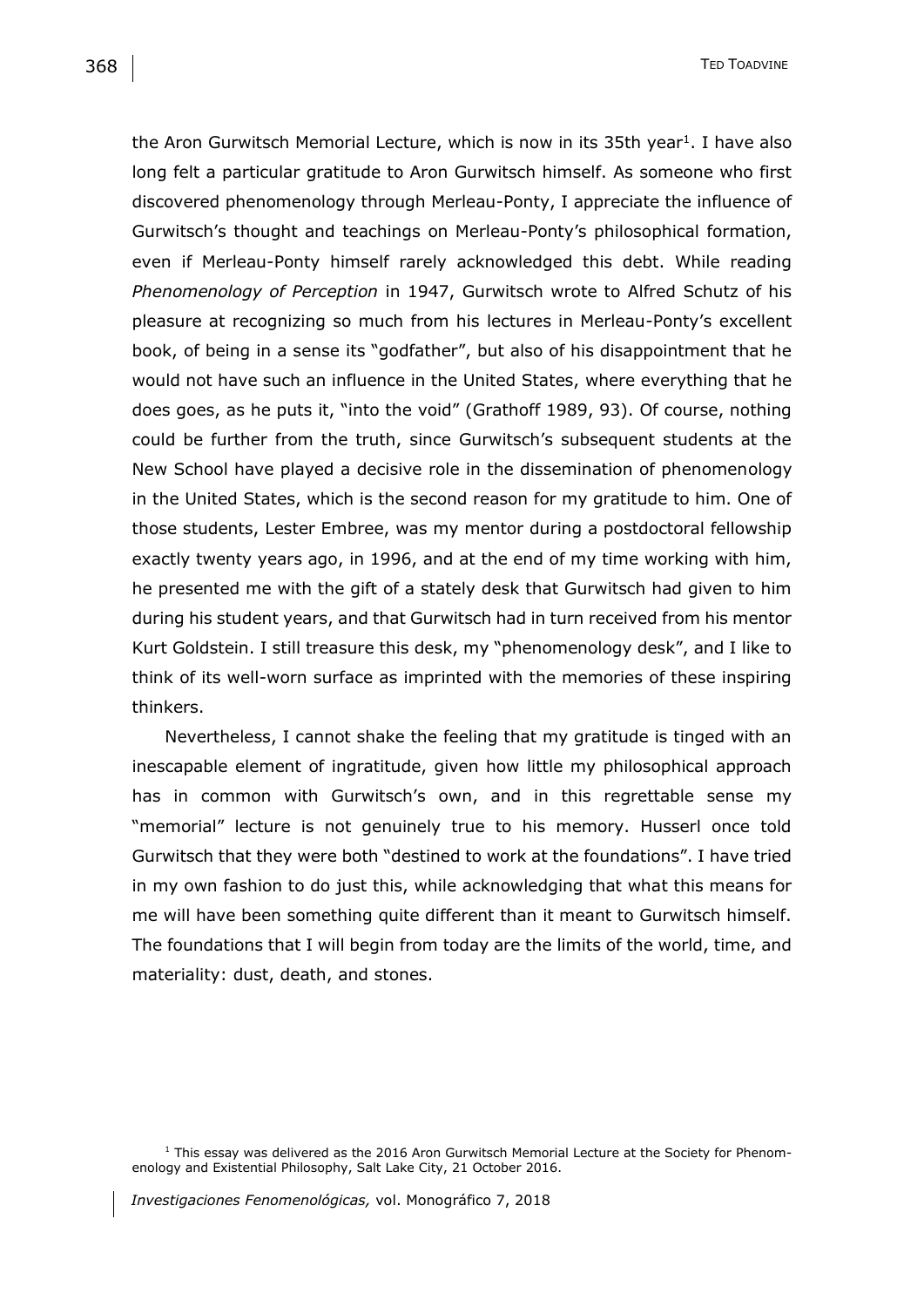#### INTRODUCTION: WHAT COMES AFTER THE WORLD?

Phenomenology's most significant legacy may well be its thematization of the world as a philosophical problem, which has taught us to understand the world not merely as a given totality of entities or events ─our planet, for example, or the universe more broadly- but rather as the non-thematic referential or horizonal structure that the appearance of anything whatsoever presupposes. Phenomenology therefore opens a path for describing the world that is distinct from either the Kantian treatment of it as an a priori form correlated with consciousness or the speculative metaphysical effort to account for the world in terms of another being or another world ─both of which fall back on an explanation of the world in worldly terms, by way of what the world alone makes possible. This is why Eugen Fink, in his famous 1933 *Kanstudien* article, describes phenomenology's task as the effort to uncover "the origin of the world", an origin that could neither be anything within the world, outside of the world, nor in another world (1933, 38/1970, 95). According to Fink, this strange logic of the origin is the key to phenomenology's distinctive understanding of the transcendental, although it also leads to a series of well-known paradoxes that concern how this logic can be communicated or understood in relation to that of worldly beings. Jacques Derrida's early work takes its inspiration from these paradoxes, as Leonard Lawlor has shown, so that deconstruction may also be understood as a radicalization of the problem of world and its genesis<sup>2</sup>.

We will return to the question of the origin of the world, but first let us consider instead the end of the world and, more precisely, what comes after it. In an essay on "World as Horizon" drafted a few months after the horrific events of September 11th, Donn Welton explains the phenomenological sense of world ─which he describes as a "nexus of significance" distinct from "something like a natural environment or a socio-historical reality or the totality or whole of all such worlds" — with reference to the collapse of the Twin Towers of the World Trade Center (Welton 2003, 223f). He describes the initial shock caused by the news of the first plane hitting the tower as an example of "dissonance" ─a recalcitrant and inexplicable event, though one still occurring against the background of a stable and familiar world, still teleologically oriented toward unity and integration.

<sup>&</sup>lt;sup>2</sup> See Lawlor 2002, especially Chapter One, "Genesis as the Basic Problem of Phenomenology".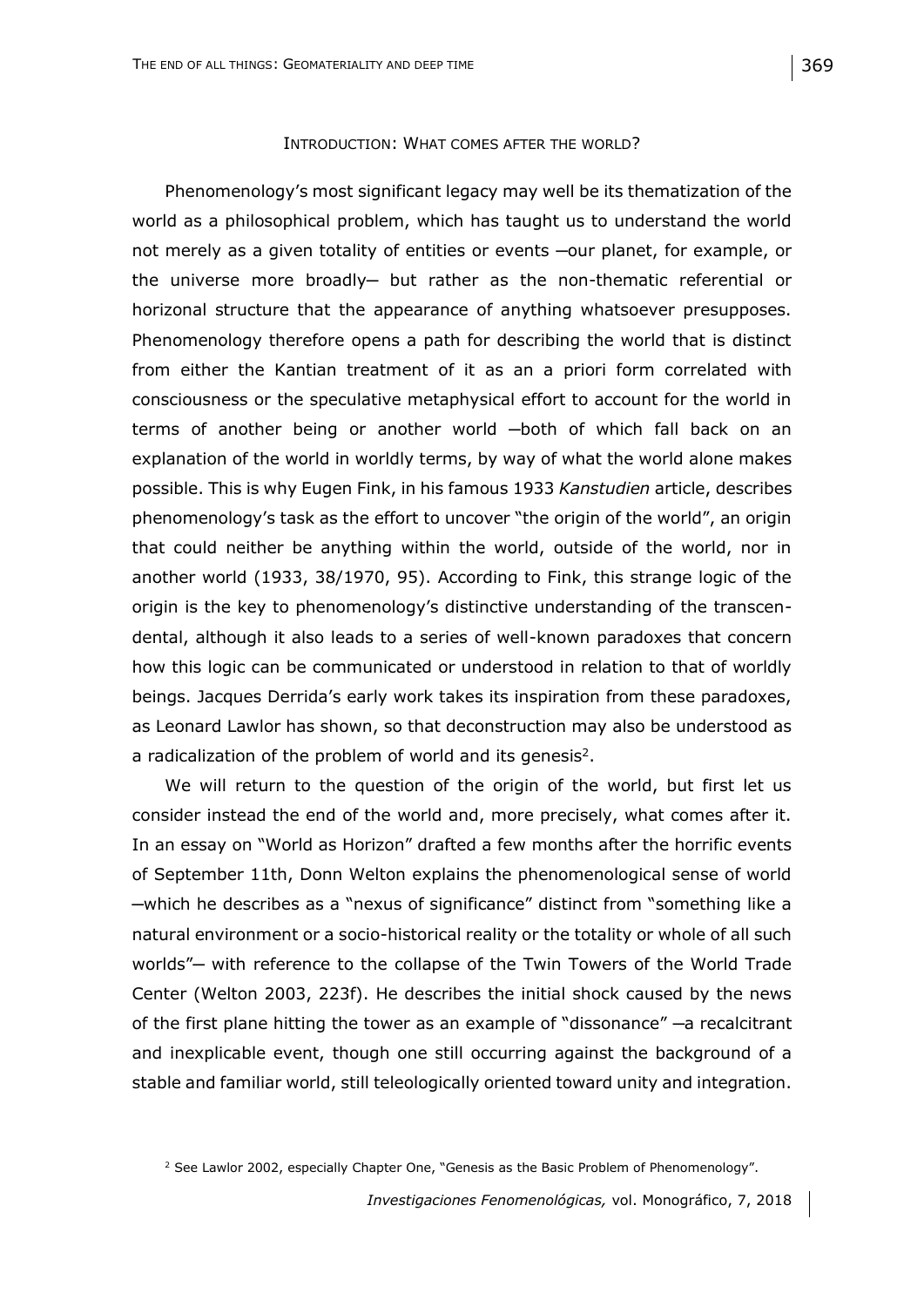With images of the second plane being crashed intentionally, dissonance gradually gives way to disintegration, so that, in his words, "With the collapse of the second tower the world itself literally flies apart" (*ib*. 225). As his essay concludes, "it was not a particular fact or a string of facts within the world, but the world itself, the very context and background of our everyday life, that came unraveled on September 11" (*ib.* 231).

Welton illustrates the horizonal character of the world, as a stable and pregiven nexus teleologically oriented toward unity and harmony, precisely by calling attention to its fragility, its vulnerability to collapse. The world is not guaranteed; it can and does end. Now, we can distinguish, at least formally, between the disintegration of world as a nexus of significance and its material dissolution, that it, the factual destruction of concrete, plaster, glass, paper, furniture, electronics, and human bodies. The world as such does not consist of things and events, but it holds them together, gives them significance, unity, place, duration. When a tool breaks down within the world, Heidegger's famous hammer, the momentary dissonance remains bound within the web of the whole. But when the web itself unravels, does everything material simply vanish? Hardly. We then find ourselves instead awash in the detritus of world, in piles of rubble, decomposing bodies, clouds of dust. Welton does not mention the cloud of toxic dust that blacked out the sun, a cloud visible from the International Space Station, which gradually settled into a three-inch deep layer of fine powder covering every surface for blocks. Despite the singular ecceity of this dust, it cannot but remind us of the miles of cinders that replaced Hiroshima in 1945, or the tons of mud that choked New Orleans in 2005. Dust, cinders, and mud are what is left of the very materiality of the world after the end of the world; they are world's body dissolved, disintegrated, no longer harmonious or unified, no longer forming a whole, a background, a context. After the world, we are confronted by the geomaterial elements, that from which the world is formed and to which it ultimately returns.

Here, I will try to approach this relationship between world and the elements that precede and exceed it from a few different directions, hoping to catch a better glimpse of it by considering, first, in what sense the world is coming to an end, or has perhaps already ended; second, what it means to be "worldless", like a stone; and, third, how this worldlessness makes possible our exposure to deep time, both past and future. In the first section, then, I follow some clues about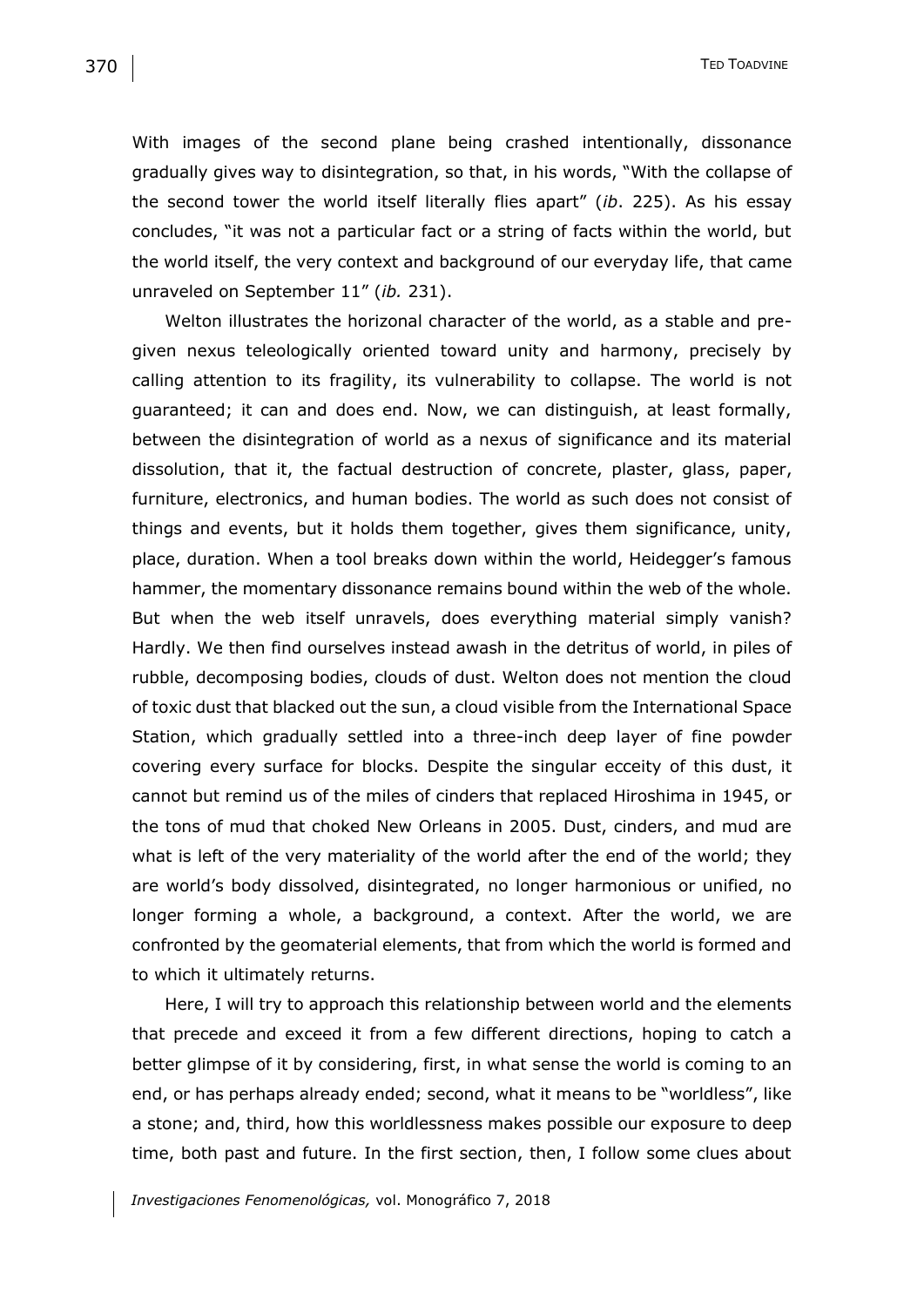the "end of the world" from Husserl through Levinas and Derrida. These point toward the conclusion that world in the phenomenological sense has its own dissolution as its ultimate condition and horizon; that world has its outside on the inside, so to speak. The second section then considers our situation of worldlessness in relation to that attributed by Heidegger to the stone. Here, we borrow some critical insights from Jean-Luc Nancy, namely, that there is no "the" stone, no stone in general or as such, and that even if a stone does not "have" a world, it nevertheless may be said to "be" a world, as both the "effective exteriority" of other bodies and the areal spacing that grants the world its *there*. In the third and last section, we turn our attention from the spacing of stones to their memory, that is, to their role in crossing thresholds of world and time. Here I consider the abyssal character of the experience of geological time and respond to Quentin Meillassoux's rejection of any phenomenological account of "ancestrality", the time prior to consciousness or life. Against Meillassoux, I argue that the vertiginous encounter with the deep past and future has its source in the impersonal worldlessness of the elements, which disrupts any correlation between self and world. The timeless memory of stone situates it both within the world and beyond it, at the threshold of world and non-world, and our liability to this minerality situates us at the intersections of incommensurable durations, those of the ancestral past as well as the apocalyptic future.

### 1. HAS THE WORLD ALREADY ENDED?

Welton's description of the events of 9/11 as the "end of the world" reminds us that, alongside phenomenology's interest in the *origin* of the world, it has also been invested from the beginning in a certain vision of the *end* of the world. I have in mind, of course, Husserl's famous thought-experiment of world annihilation in paragraph 49 of *Ideas I*. Husserl introduces this thoughtexperiment as the final and decisive step toward the phenomenological epochē, intended to purify consciousness of the general thesis of the world. Here he describes the "quite conceivable" possibility that our experiences might be so irresolvably conflictual that they "dissolve into illusion", and not "just for us but in themselves" (Husserl 1976, 103/ 1982, 109). Rather than every illusion or conflict resolving itself by pointing toward a greater truth in a more-inclusive whole, experience could imaginably reveal itself to be, in Husserl's words,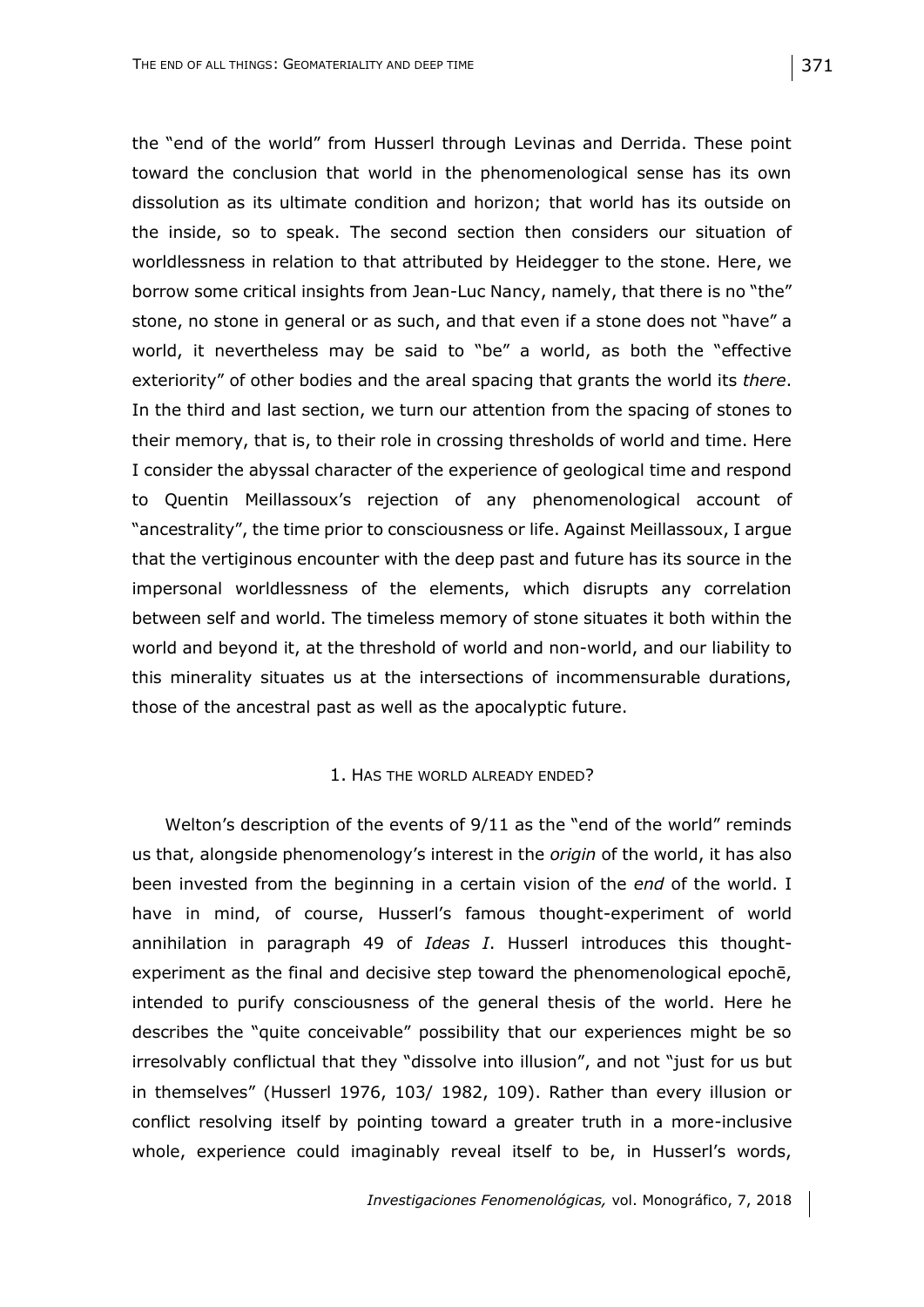"refractory to the demand that it carry on its positings of physical things harmoniously, that its context might lose its fixed regular organizations of adumbrations, apprehensions, and appearances —in short, that there might no longer be any world" (1976, 103/1982, 109). In this imaginable ─though, for Husserl, obviously counter-factual- scenario, the world would be reduced to more-or-less complete chaos. It might, nevertheless, as he points out, still be haunted by the specters of things, in the form of crude and transient "unityformations" that lack the endurance and stability to cohere into genuine physical things in themselves (1976*,* 103f/1982, 110). This is the debris of the world, the dust of things, neither quite a physical object nor simply nothing at all.

At first glance, Welton's example ─although he refers to it as the "end of *the* world"— is not comparable with the world-annihilation described by Husserl. At best, this was the end of "a" world, a disintegration of world localized in space and time, not the end of "the" world. The dust that once blocked out the sun has been subjected to analysis by toxicologists, and whether it was the cause of higher cancer rates among first responders is an ongoing topic of legal debates. Even if we might grant that the world as-a-whole looks different to us now, that *the* world has been irreversibly transformed by this event, the one world as such retains its integrity. But things are not so simple, since we must also ask *for whom?* If the world has been reconstituted, reintegrated, cleaned up and put back to work, this is so only for the survivors. And how to separate survivors from victims, those whose worlds recovered from those whose worlds remained in tatters, is not obvious if we consider the sufferers of Post-Traumatic Stress, those who continue to mourn lost loved ones, or those who have subsequently perished from exposure to toxic dust. At a phenomenological level, this raises the question of how much irresolvable conflict, how much illusion, the world can tolerate and still be called "the" world, still hang together as a whole from which we can expect a teleological progression toward the truth. Is there, after all, only one decisive end of the world, or might it slowly unravel or even end repeatedly, perhaps even constitutively?

Let us consider two responses to Husserl's thought experiment that address these questions, the first from Levinas and the second from Derrida, with an eye toward what they might teach us about what comes after the world. Writing in 1984, at the height of the second Cold War, Levinas offers the following reflections on Husserl's thought-experiment: "[D]oubtless, the seventy years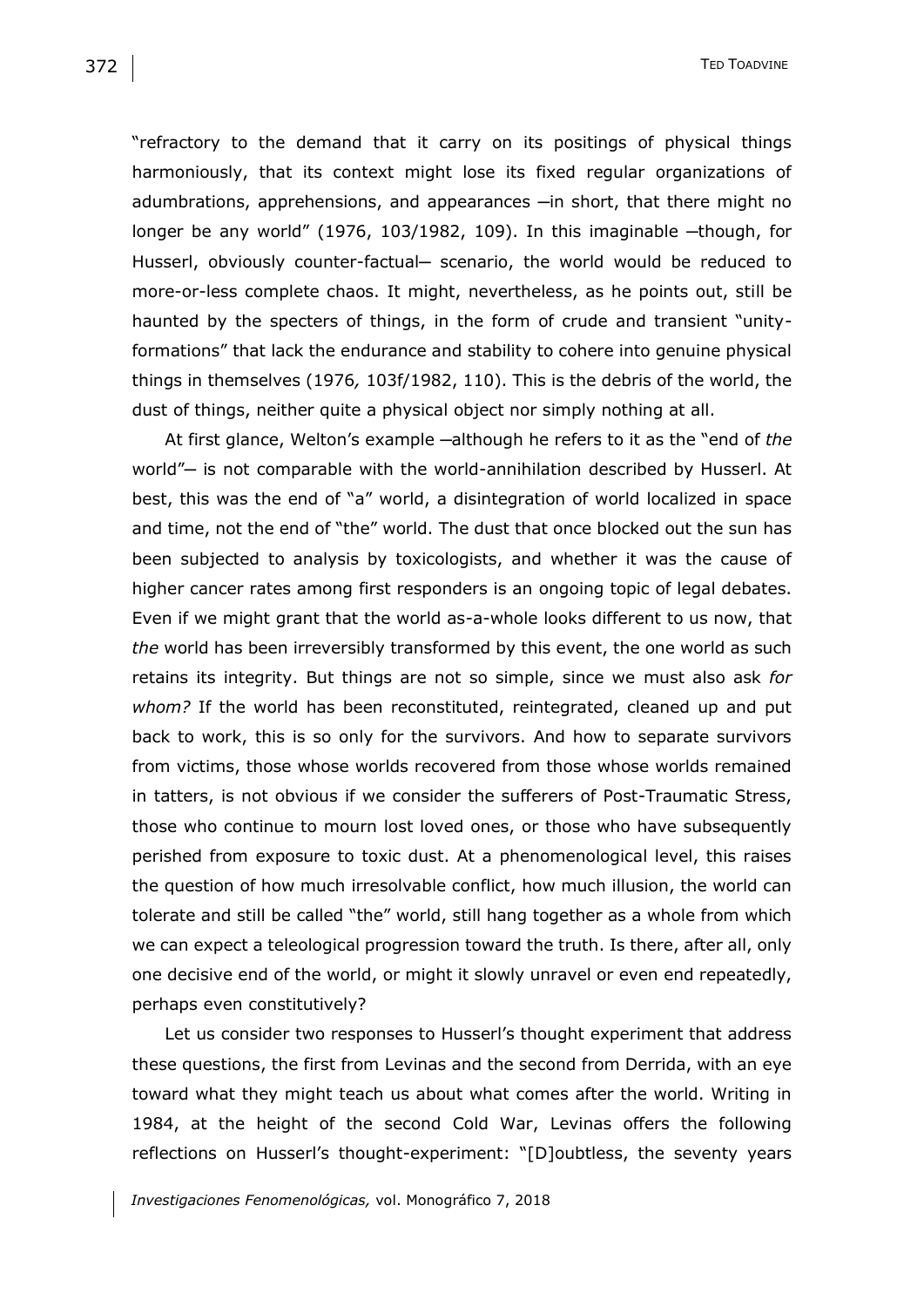which separate us from Husserl's text -two world wars, totalitarianisms of the right and left, massacres, genocides, and the Holocaust- have already signified (if one can still speak meaningfully) an experience torn to shreds, one impossible to put back together" (Levinas 1990, 12). For Levinas, "our epoch" is characterized by the fact that Husserl's "epistemic reflection"–carried out, as it was, before the outbreak of World War I, and therefore at a time when it might not have been possible concretely to imagine the world "invert[ing] itself into a non-world"–has subsequently taken on an "apocalyptic sense". He names here, in particular, "the nuclear menace which weighs upon our planet, the explosion or universal conflagration that humanity stands in fear of tomorrow", which would be, in his view, the literal enactment of what Husserl had imagined (*ib*. 12f). World as an intelligible whole, as an object for our self-conscious contemplation and technological manipulation, has therefore long been unraveling and now teeters on the brink of its inversion into a non-world populated by non-things. Furthermore, on Levinas's view, this apocalyptic situation is inseparable from modernity's drive toward mastery of the world, from its attempt to grasp all otherness as a unified whole under the "universal gaze of knowledge". The futile effort of the transcendental "I think" to "reassemble the fantastic images of the real into a world" are therefore less a philosophical failure than a "cosmic catastrophe". In short, apocalyptic destruction is the very culmination of the phenomenological conception of the world, insofar as this is bound up with the modernist techno-scientific agenda through its privileging of transcendental subjectivity.

Alongside this response from Levinas, consider Derrida's claim, made repeatedly in his later work, that each and every death of a unique living thing is the end of *the* world, absolutely and infinitely, and not merely the end of *a* world or of a living thing *within* the world. Derrida makes this point forcefully in his essay "Rams", where it introduces his reading of Celan's poem "Vast, Glowing Vault", and especially its final line: *Die Welt ist fort, ich muß dich tragen,* "The world is gone, I must carry you". As Derrida writes:

For each time, and each time singularly, each time irreplaceably, each time infinitely, death is nothing less than an end of *the* world. Not *only one* end among others, the end of someone or of something *in the world*, the end of a life or of a living being. Death puts an end neither to someone in the world nor to *one* world among others. Death marks each time, each time in defiance of arithmetic, the absolute end of the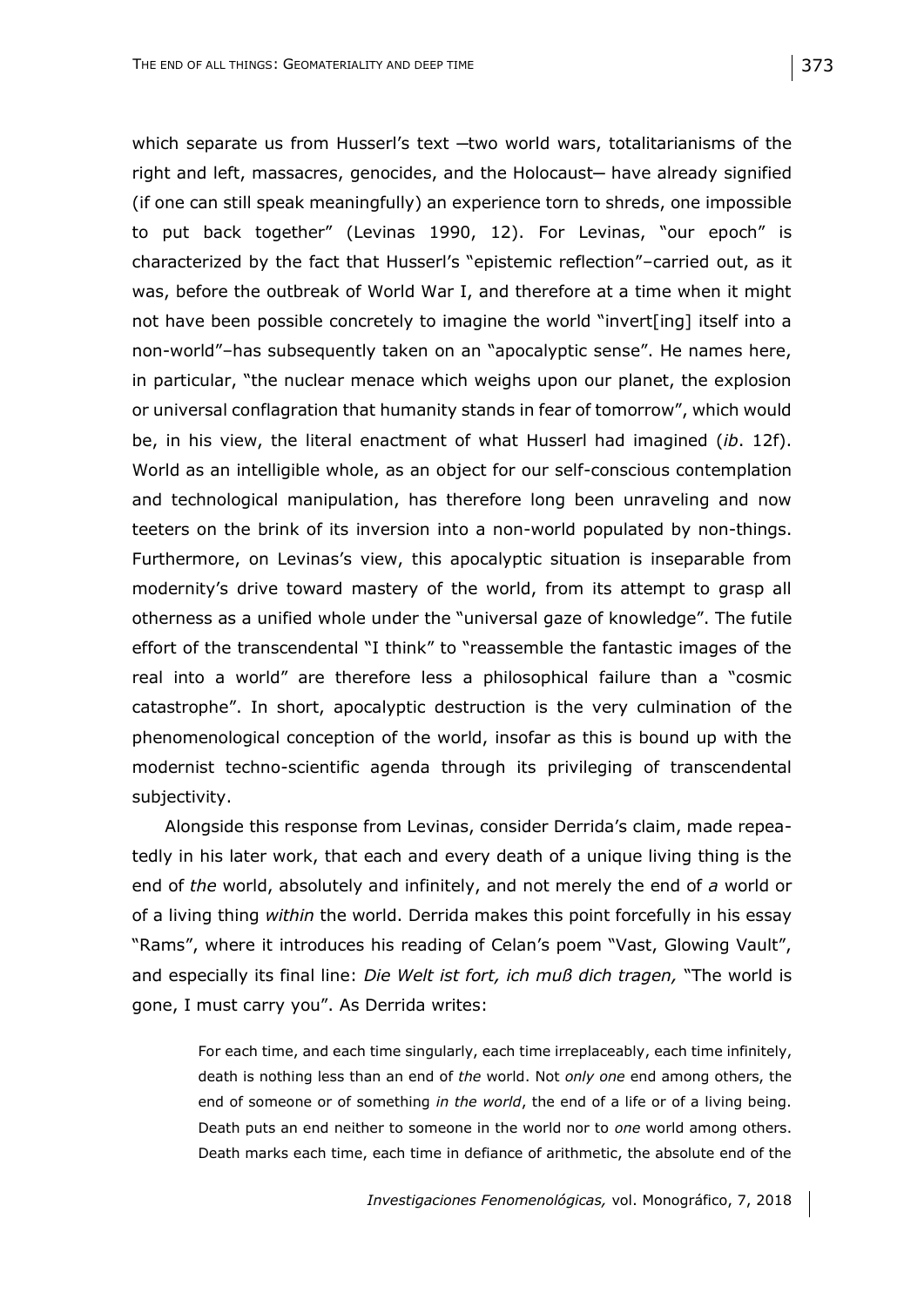one and only world, of that which each opens as a one and only world, the end of the unique world, the end of the totality of what is or can be presented as the origin of the world for any unique living being, be it human or not. (Derrida 2003, 23/2005, 140)

Derrida's insistence here that *every* death–and he is explicit elsewhere that this should extend even to insects, protozoa, and plants $3$ –is the "absolute end of the one and only world" is intended to respect the incommensurability and inappropriability of the other as a singular origin of existence, with a unique and untranslatable exposure to experience and time, a respect that Derrida finds already implied by Husserl's recognition that the other can be presented only through analogical appresentation rather than direct perception.

Furthermore, as Derrida makes explicit in the closing pages of his essay, this way of understanding the end of the world is intended precisely as a way of pushing to its limit Husserl's own thought-experiment of world-annihilation in paragraph 49 of *Ideas I*. "Isn't this retreat of the world", Derrida asks, "the most necessary, the most logical, but also the most insane experience of a transcendental phenomenology?" (2003, 74/2005, 160). As Derrida notes, Husserl's hypothesis "does not threaten, by right and in its meaning, the sphere of phenomenological and pure egological experience. On the contrary, it would open access to this sphere", and, on his reading, Celan's poem "repeats without weakening this phenomenological radicalization. It pushes to the limit this experience of the possible annihilation of the world and of what remains of the world or still survives it, to wit, its sense 'for me,' for a pure *ego*" (2003, 75/2005, 161). This is a first step, then: *The world is gone*. "No world can any longer support us, serve as mediation, as ground, as earth, as foundation or as alibi" (2003, 68/2005, 158). But this brings us, in a second step, to what Derrida calls the most "worrisome test" of Husserlian phenomenology, which is that –once the world is gone, once we find ourselves in the "absolute solitude of the pure *ego*"– then "the *alter ego* that is constituted in the *ego* is no longer accessible in an originary and purely phenomenological intution", but is instead "constituted only

<sup>&</sup>lt;sup>3</sup> This is most explicit in the January 10, 2001 session from Derrida's death penalty seminar, where he writes that "the death one makes or lets come in this way is not the end of this or that, this or that individual, the end of a who or a what *in the world*. Each time something dies, it's the end of the world. Not the end of a world, but of the world, of the whole of the world, of the infinite opening of the world. And this is the case for no matter what living being, from the tree to the protozoa, from the mosquito to the human, death is infinite, it is the end of the infinite. The finitude of the infinite" (Derrida 2015, 118f; quoted in Naas 2015, p. 181 n14, who provides this translation).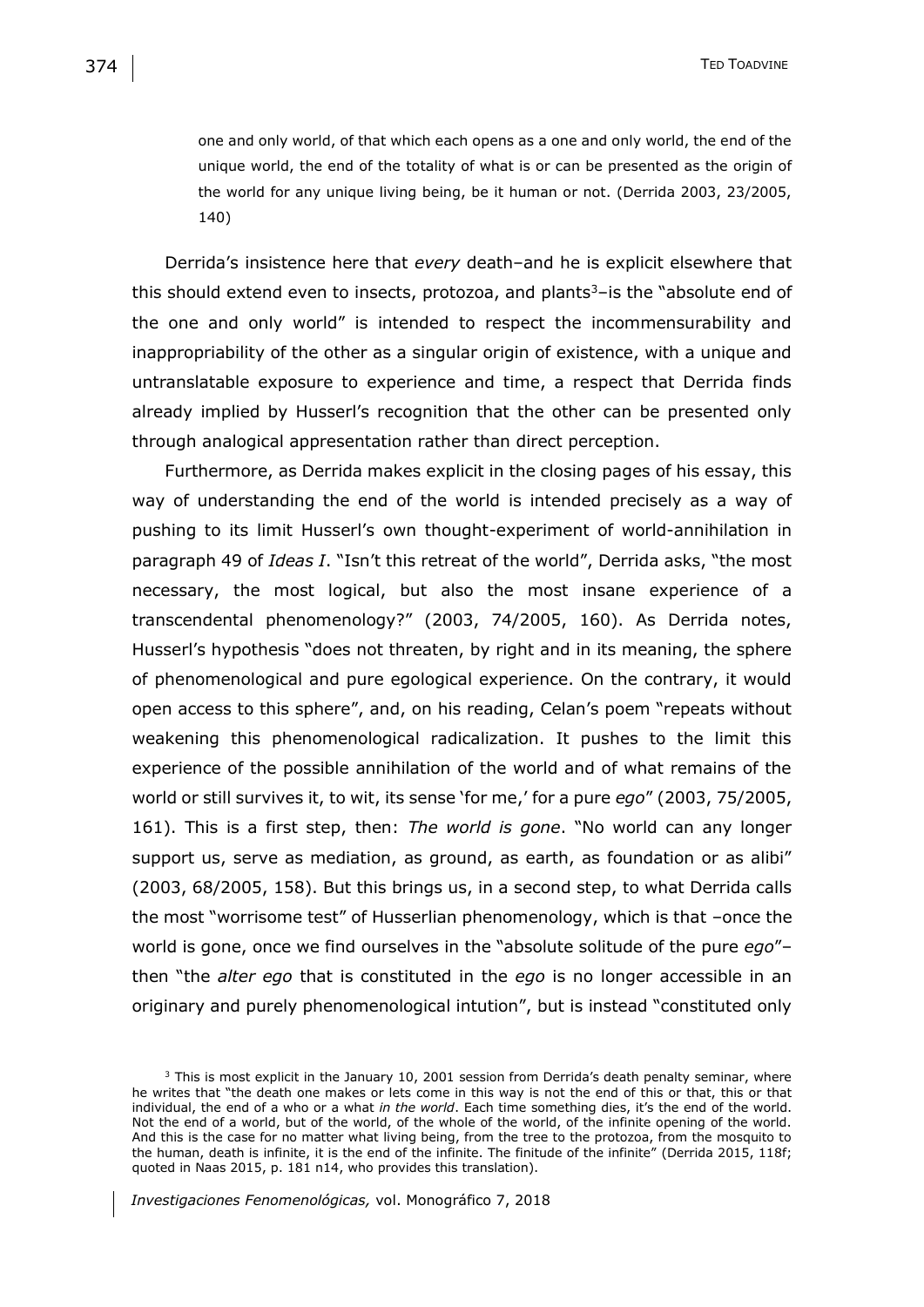*by analogy*, by *appresentation*, indirectly, inside of me" (2003, 76/2005, 161). *I must carry you*, but precisely in the most paradoxical sense, where "to carry" no longer means "to include, to comprehend in the self, but rather *to carry oneself or bear oneself toward* the infinite inappropriability of the other, toward the absolute transcendence in the very inside of me, that is to say, in me outside of me" (2003, 76/2005, 161). The infinite distance that the other's transcendence opens within my world announces my responsibility to carry the other's world within me, to mourn it, after the other's death–but also the melancholic impossibility of my doing so, precisely since I can never contain or encompass this unique and singular opening onto the world. And this ethical moment, the paradoxical responsibility to carry the other, requires the withdrawal of the world, in the sense of any common ground or foundation that might serve to mediate between us. The survivor is left "in some fashion beyond or before the world itself [...] responsible without world (*weltlos*), without the ground of any world, thenceforth, in a world without world, as if without earth beyond the end of the world" (2003, 23/2005, 140).

Now, although Derrida begins from the death of the other, the end of the world as he is describing it does not, strictly speaking, await an actual death. This is because each and every encounter with each and every living thing already announces the heart of absence or transcendence interrupting and constituting my world, calling me to respond with a mourning both ineluctable and insufficient. The end of the world therefore haunts every world from within, contesting its pretense of being "one and only", "unique", or an all-encompassing horizon. If the end of the world is already implicated within and even constitutive of the world itself, then the world is not a self-enclosed totality that maintains itself until interrupted from the outside, but rather has its outside on the inside.

Derrida returns to this investigation of the end of the world and radicalizes it further in the second year of his final seminar, *The Beast and the Sovereign*, this time in dialogue with Heidegger's famous three theses on world from *Fundamental Concepts of Metaphysics*–the stone is worldless (*weltlos)*, the animal is poor in world (*weltarm*), and man is world-forming (*weltbildend*) 4 . Derrida frames the year's seminar in the first lecture with three theses of his own, three thesis that are apparently incompatible with each other, briefly

<sup>4</sup> See Heidegger 1992: 272ff; 1995: 184ff.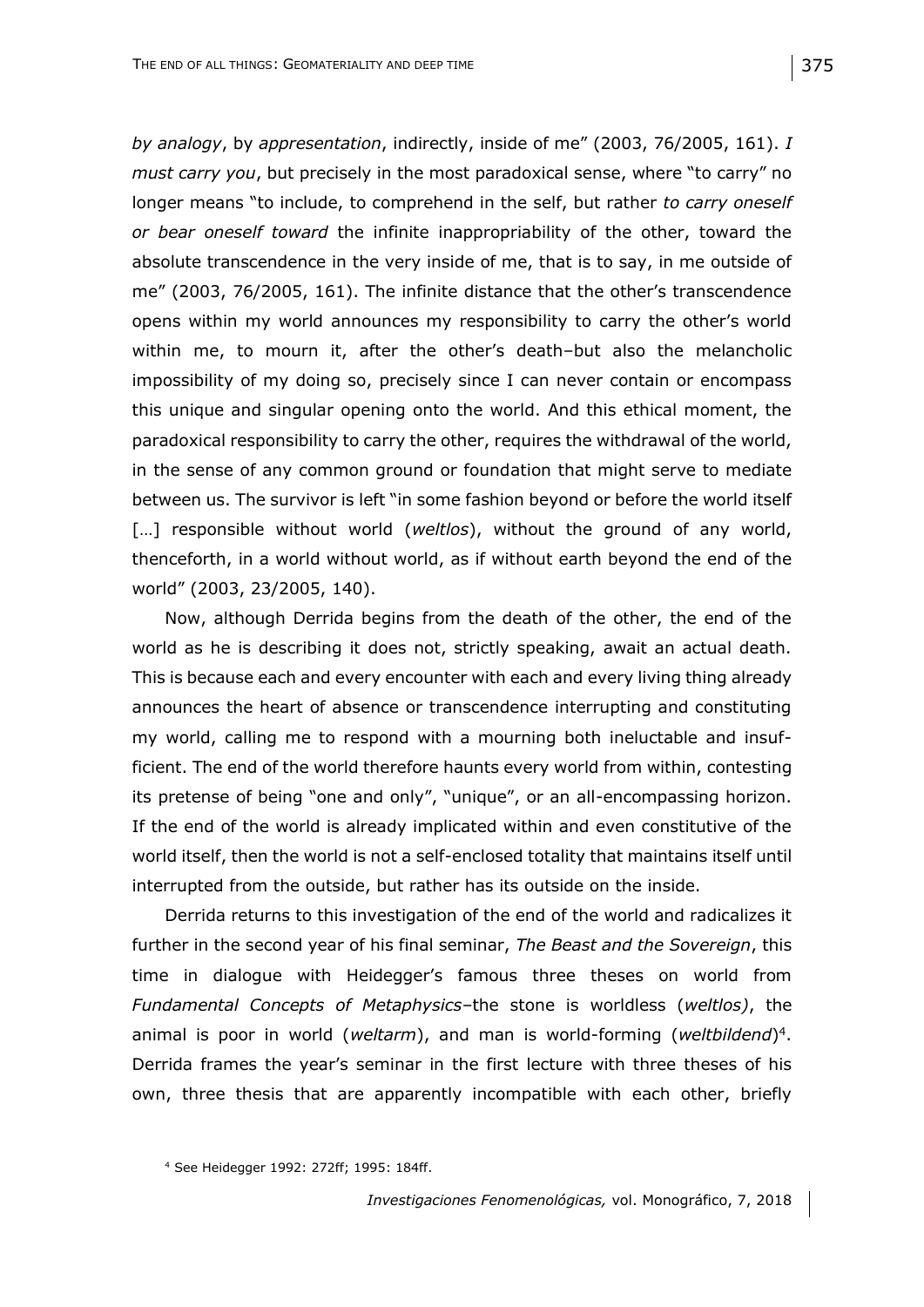summarized as follows: (1) animals and humans incontestably inhabit the same "objective" world, even if they do not have the same experience of "objectivity"; (2) animals and humans incontestably do not inhabit the same world, since the human world is not identical with that of non-human animals; and (3) no two individuals, whether human or animal, inhabit the same world, and the differences between their worlds are essentially unbridgeable. This third thesis follows from the fact that "the community of the world is always constructed, simulated by a set of stabilizing apparatuses, more or less stable, then, and never natural, language in the broad sense, codes of traces being designed, among all living beings, to construct a unity of the world that is always deconstructible, nowhere and never given in nature" (2010, 31/2011, 8f). Between my world (which, for me, can only be the unique and only world, encompassing all others) and the world of any other, therefore, "there is first the space and the time of an infinite difference, an interruption that is incommensurable with all attempts to make a passage, a bridge, an isthmus, all attempts at communication, translation, trope, and transfer that the desire for a world or the want of a world, the being wanting a world will try to pose, impose, propose, stabilize. There is no world, there are only islands" (2010, 31/2011, 9).

Derrida returns to the first and third of these theses in the tenth and final session of the seminar, where he again emphasizes, developing the third claim, that the unity of the world is a merely presumptive construction, a means of reassuring ourselves in the face of the absence of the world. Here, the end of the world–again associated with the line from Celan, "*Die Welt ist fort"*–does not await the death of the other but is instead "the ever unsewn and torn tissue of our most constant and quotidian experience", something that we know "with an undeniable and stubborn, i.e., permanently denied, knowledge" (2010, 367/2011, 266). The presumptive unity of the word "world", then, is intended to

mask our panic […], to protect us against the infantile but infinite anxiety of the fact that *there is not the world*, that nothing is less certain than the world itself, that there is perhaps no longer a world and no doubt there never was one as totality of anything at all […] and that radical dissemination, i.e. the absence of a common world, the irremediable solitude without salvation of the living being, depends first on the absence without recourse of any world, i.e. of any common meaning of the word "world", in sum of any common meaning at all. (Derrida 2010, 366/2011, 265f)

Here, we have moved from treating the *end* of the world as a phantasm to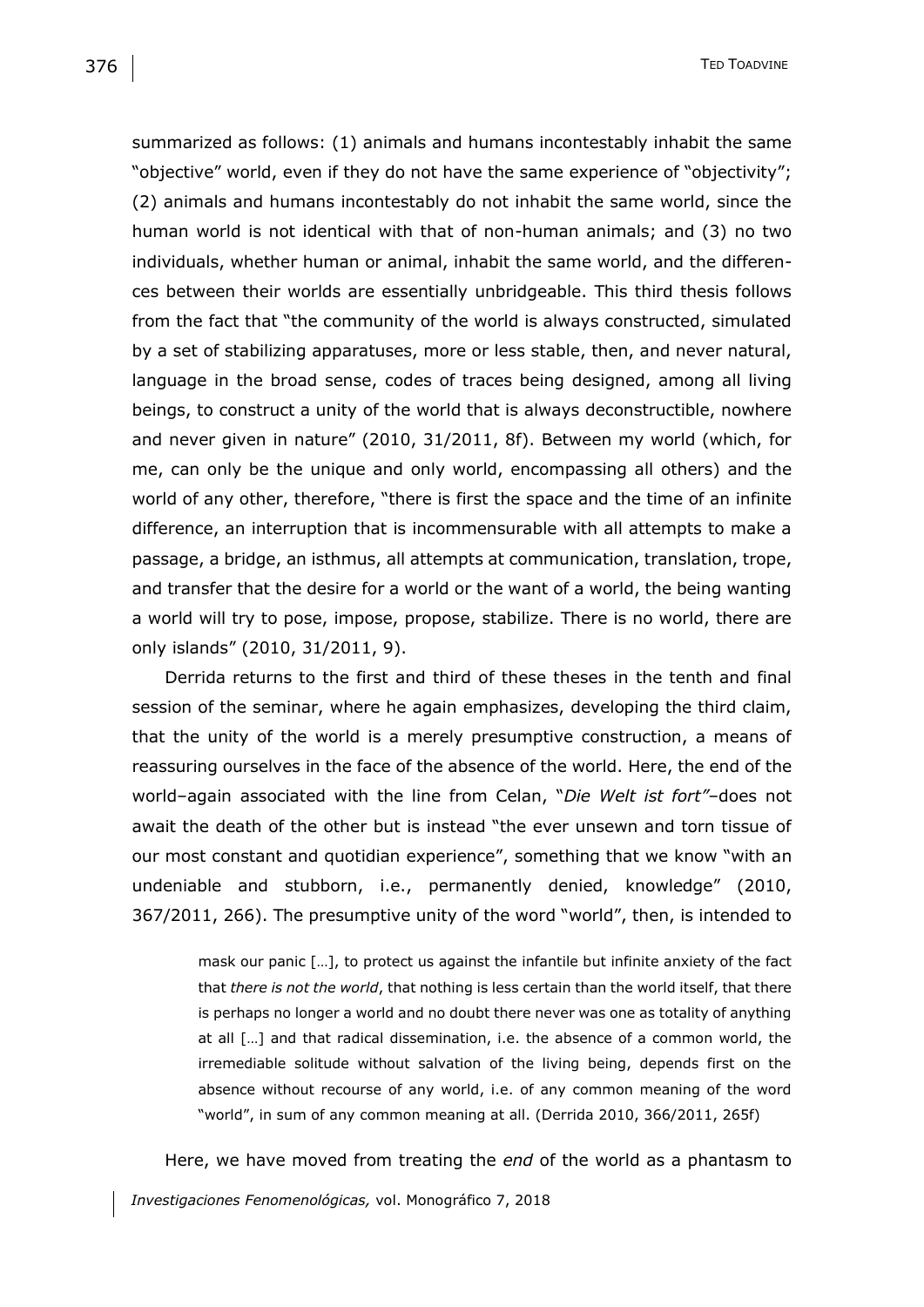recognizing that the phantasm is actually *the world itself*, that the phantasm of the world is intended to mask the *absence* of any common world. Our anxieties about the end of the world, insofar as they present the world as fragile and vulnerable, precisely reinforce our belief in its reality. In this situation, according to Derrida, *I must carry you* can mean one of only two things: either that, with both of us sharing this knowledge that the world is no longer, I must carry you into the worldless void; or, that what I must do, "with you and carrying you, is make it that there be precisely a world, just a world, if not a just world, or to do things so as to make *as if* there were just a world, and to make the world come to the world..." (2010, 369/2011, 268). On Michael Naas's reading, Derrida places his hope in the second option, which Naas describes as a poetic making or remaking of the world *ex nihilo* in full recognition that there is no world: "Aware of its own powerlessness, undone by its own ability, this *poiesis* would be a making *as if* that leaves within the world a trace of the end or loss of the world" (Naas 2015, 60). Without a poetic making or remaking of the world, a making of the world with and for the other, we remain *weltlos*, worldless, like the stone.

Nevertheless, Derrida's final seminar suggests another reconstructive path for understanding the world, namely, in the first of the three theses introduced in the first session: "animals and humans inhabit the same world, the same objective world" (2010, 31/2011, 8); as living beings, they share in common "the finitude of their life, and therefore, among other features of finitude, their mortality in the place they inhabit, whether one calls that place world or earth (earth including sky and sea) and these places that they inhabit in common […]" (2010, 33/2011, 10). When Derrida returns to this common sense of world in the final session, he again stresses that it is the same space of inhabitation or cohabitation, a common habitat, characterized precisely in terms of the elements: "water, earth, air, fire" (2010, 363/2011, 263). Now, this returns us the problem of the elements and their ambivalent relationship with world. We have seen how the elements are left behind with the world's dissolution, such that the disintegration of our buildings and tools into dust figures the world's absolute reference to its finitude, its liability to the arche-materiality that grants its endurance and holds its horizons open. If the world has its outside on the inside, if it bears an essential reference to its own dissolution as its fundamental condition and ultimate horizon, then this liability is figured in its paradoxical relation to the elements, as neither precisely things within the world nor wholly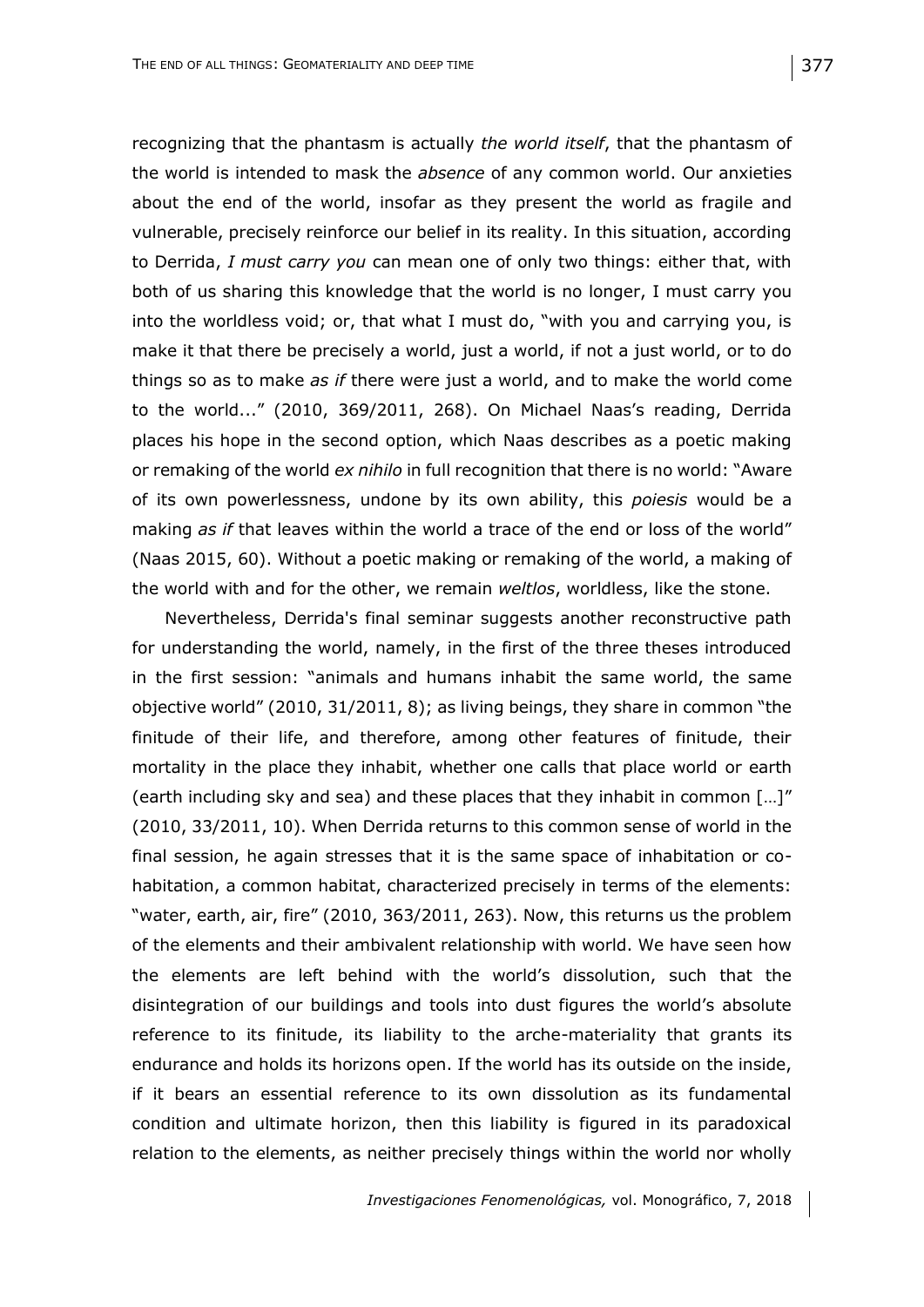outside it. Derrida's remarks here suggest that the elements, while remaining liminal to world in the phenomenological sense, nevertheless open a space and time that traverses all worlds.

### 2. TOUCHSTONES

Derrida notes at several points that the departure of the world, *Die Welt ist fort*, exceeds and disrupts Heidegger's three thesis on world, that its irreducibility to the categories of *weltlos*, *weltarm*, and *weltbildend* requires us to rethink the very thought of world (2003, 79/2005, 163; cf. Derrida 2010, 159, 243/2011, 104, 169). Nevertheless, even if our situation of carrying the other is irreducible to either of these categories, Derrida repeatedly describes it using Heidegger's category for the worldless stone, "We are *weltlos*" (2010, 31f/2011, 9)<sup>5</sup> . Of course, we are "clearly not" worldless in the same manner as Heidegger had attributed this to the stone, as Derrida says explicitly (2010, 32/2011, 9), but then how are we to think this strange lithic proximity? Recall that, for Heidegger, the stone is "absolutely indifferent" insofar as it remains entirely outside or before the difference between being indifferent or not indifferent to its own being (Derrida 1987, 39ff/1989, 20f); it is neither awake nor asleep (Derrida 2006, 203/2008, 148); it cannot be deprived of world since it has absolutely no relationship with other entities, no experience of the sun that shines upon it or the lizard that rests atop it (Derrida 1987, 79ff/1989, 51f; cf. Derrida 2006, 213/2008, 155f). Furthermore, and for Heidegger this is the *Prüfstein*, the touchstone (Derrida 2010, 115/2011, 173), the stone "does not die, because it does not live" (2010, 171/2011, 113; cf. Derrida 2006, 211/2008, 154); it is finite while lacking finitude (2006, 206/2008, 150), and therefore entirely outside of the relation between life and death, of mortality or lifedeath.

Derrida calls attention to the fact that, in Heidegger's theses on world, the stone stands in as the sole example of "material things", of the "lifeless" or the "inanimate". As Derrida asks "Why does he take [this] example of an inanimate thing, why a stone and not a plank or a piece of iron, or water or fire?" (2010, 27f/2011, 6; cf. Derrida 2006, 209/2008, 153). By privileging "the" stone as exemplary of the material thing, Heidegger participates in what Jeffrey Cohen

<sup>5</sup> See also Derrida 2003: 23/2005: 140; 2010: 253/2011: 177.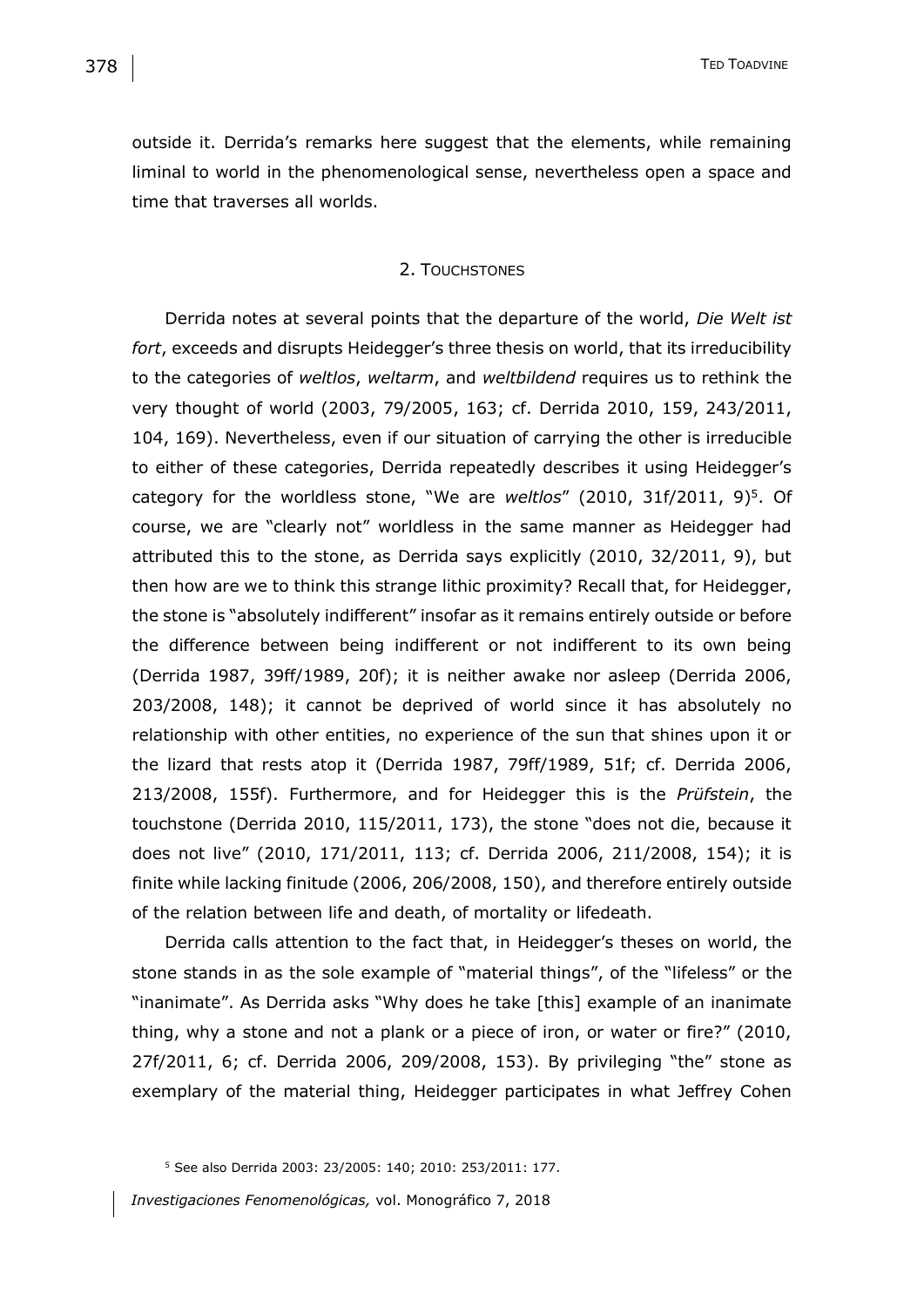calls "a long tradition of mining the philosophical from the lithic", which poses the question of what stone's ontological exemplariness reveals as well as conceals (Cohen 2005, 4). For Derrida, the choice of the stone as exemplar serves to cover over the ambiguities of the concept of life, which become obvious when one considers where to locate plants, for example -or cadavers- in relation to the general categories of "life" or "material things" (2010, 28/2011, 6). But in attending here only to the complications of any pure distinction between what is inside or outside of lifedeath, Derrida never addresses–as he does so well with the general category of "the" animal–the fact there can be no *the* stone, no general category of "stone". This is so, first of all, because there is no "the" material thing, no material thing in general, but only a plurality of material singularities. As Jean-Luc Nancy puts this point, matter is "always singular or singularized" (1993, 97/1997, 58), the very difference and différance "through which *something* is possible, as *thing* and as *some*" (1993, 95/1997, 57). Furthermore, there is no stone in general or as such, but rather pebbles, stones, rocks of unimaginably diverse sorts, sizes, and placements, each one singularly unique. And even if Heidegger is correct to insist that no stone "has" a world, each singularly unique stone may nevertheless constitute a manner of being*toward*, of *l'être-à*, that, according to Nancy, qualifies it *as* a world. As Nancy writes: "To be sure, the concrete stone does not 'have' a world [...] but it is nonetheless toward or in the world [*au monde*] in a mode of *toward* or *in* that is at least that of *areality*: extension of the area, spacing, distance, 'atomistic' constitution. Let us say not that it is 'toward' or 'in' the world, but that it is world" (1993, 103/1997, 62, cf. 1993, 48/1997, 28). The originary spacing of every stone, as a world of its own, would therefore be what Nancy calls the "effective exteriority" of all else that exists. In response to Heidegger's three theses on world, Nancy writes: "These statements do not do justice, at least, to this: that the world beyond humanity -animals, plants, and stones, oceans, atmospheres, sidereal spaces and bodies- is quite a bit more than the phenomenal correlative of a human taking-in-hand, taking-into-account, or taking-care-of: it is the effective exteriority without which the very disposition of or to sense would not make […] any sense" (1993, 92/1997, 55f). The stone is both a part of the world and also, as its effective exteriority, constitutive of the *there*, the spacing and material singularity, of the world. While Nancy is no doubt correct to emphasize each and every stone's spacing and singularity, what truly distinguishes each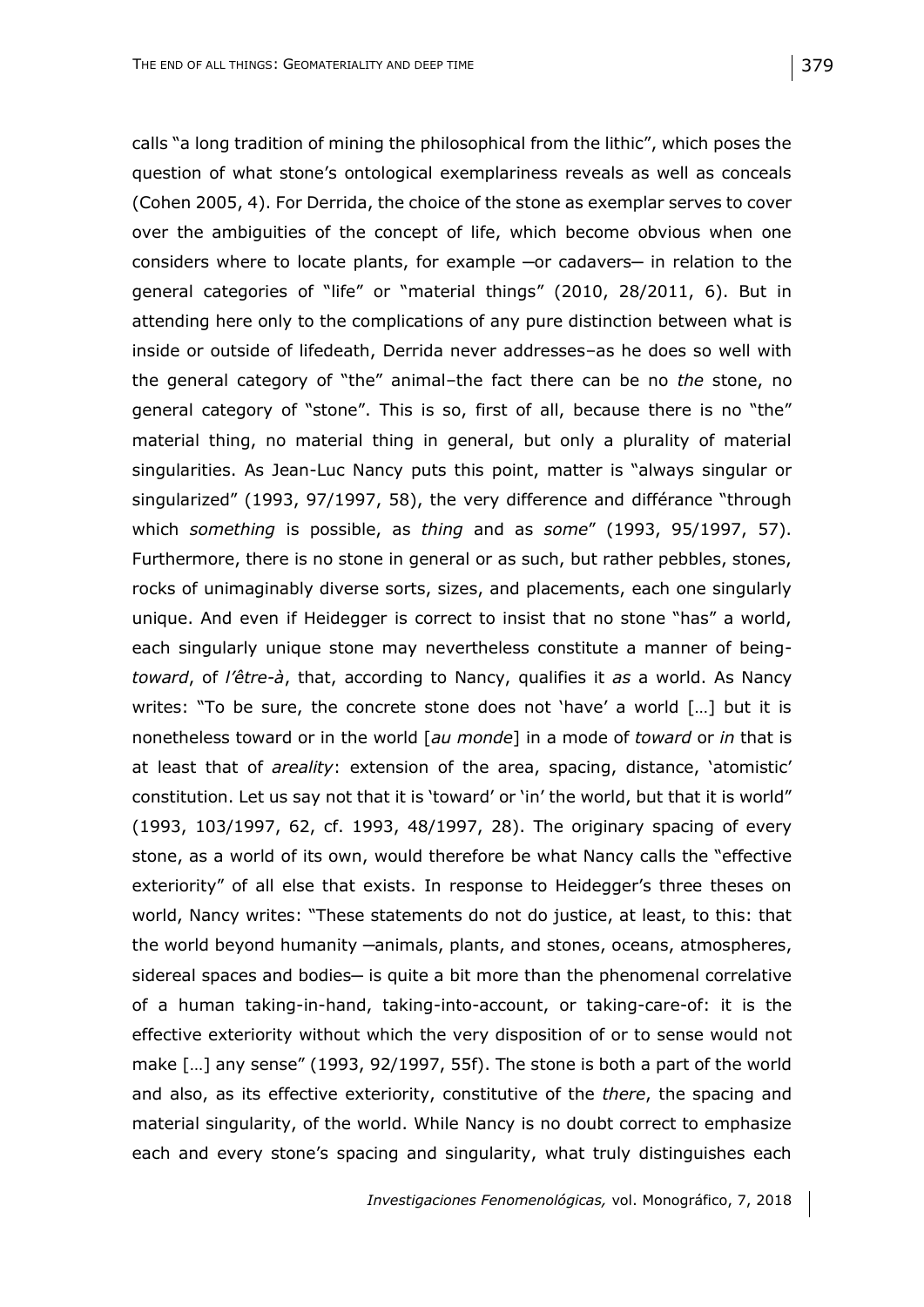stone and accounts for its liminal relationship with world is its peculiar relationship with time, especially geological or "deep" time, both past and future.

### 3. GEOLOGICAL MEMORY

In a posthumous 1805 biographical sketch of James Hutton, often referred to as the founder of modern geology, his friend John Playfair recounts their 1788 trip to Siccar Point, on the east coast of Scotland, to view a geological formation that has since become known as Hutton's Unconformity (Playfair 1822, 71ff). At this site, erosion had made clearly visible the juxtaposition of horizontal strata of red limestone with underlying nearly vertical columns of greywacke. The scientists' interest with this formation was due to what it implied about the incredible expanse of time required for its generation, the patiently slow and sequential accumulation of each layer of rock compounded by the folding over of older millennia of deposited strata into their own perpendicular layer below. For Hutton, this scene provided incontrovertible evidence of his theory of uniformitarianism, according to which the geological past must be explained by the same gradual processes of sedimentation and erosion operating today, leading him to propose a concept of geological time with "no vestige of a beginning,  $-n$ o prospect of an end" (Hutton 1788, 304). Nowadays, geologists studying Hutton's Unconformity date the lower layer of Silurian greywacke at around 435 million years old, and the upper layer of Devonian sandstone at 370 million years, with the seam of the unconformity marking a 65 million-year hiatus of "missing" time. Certainly these numbers astound none of us today in the way that they did Hutton's contemporaries; we are all perfectly familiar with the general concept, if not the particulars, of the geological timescale and with linear representations of the age of the earth that indicate the emergence of *Homo sapiens* at the fractional tail-end of a long temporal comet. But can we truly say, even today and with our extensive theoretical knowledge of geological time, that we *comprehend* the scales of time involved?

Hutton's Unconformity is to geologists what the Galapagos Islands are to biologists, and references to it rarely miss the opportunity to mention Playfair's famous retrospective account of his trip with Hutton, with its invocation of the temporal sublime: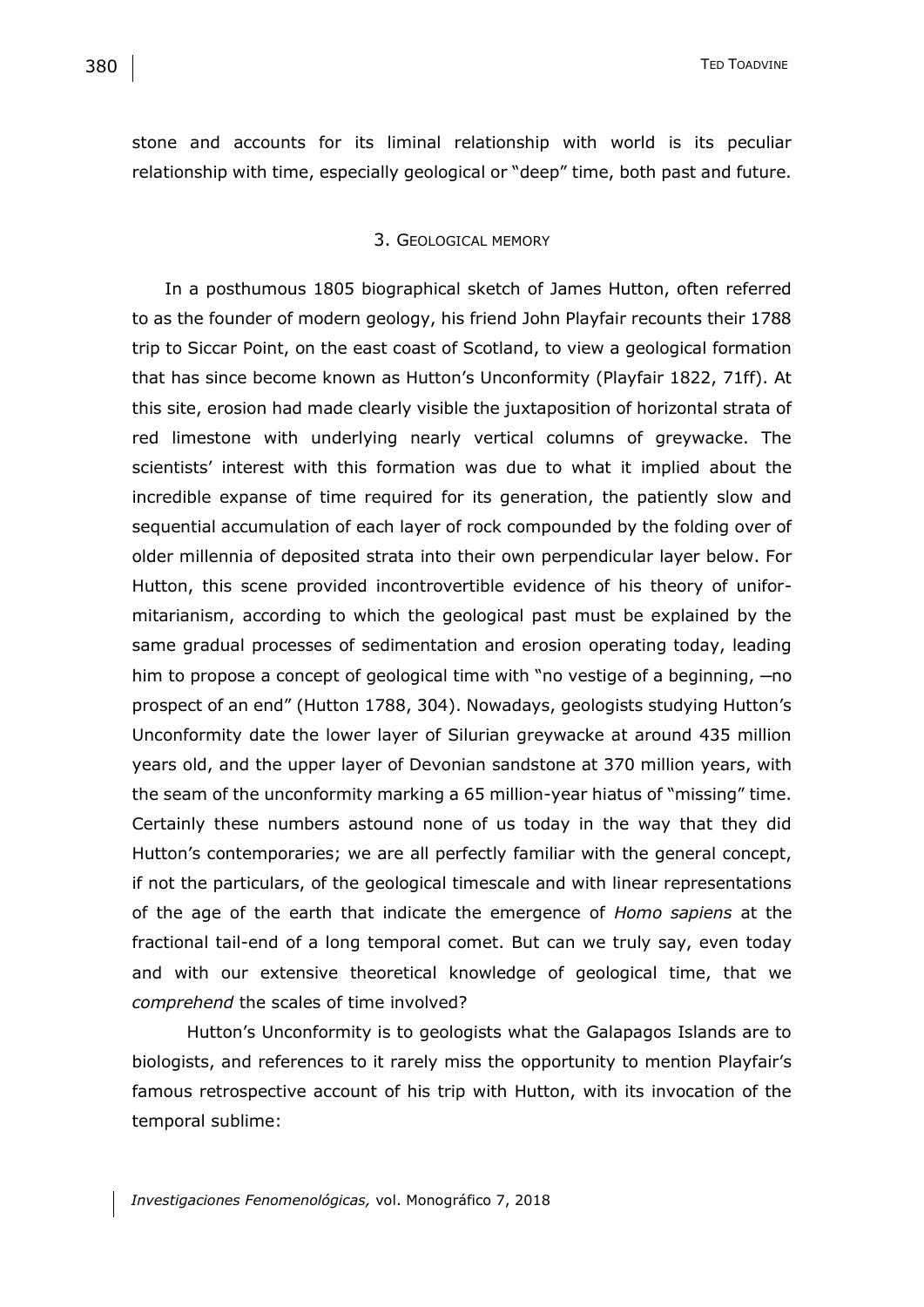We felt ourselves necessarily carried back to the time when the schistus on which we stood was yet at the bottom of the sea, and when the sandstone before us was only beginning to be deposited, in the shape of sand or mud, from the waters of a superincumbent ocean. An epocha still more remote presented itself, when even the most ancient of these rocks, instead of standing upright in vertical beds, lay in horizontal planes at the bottom of the sea, and was not yet disturbed by that immeasurable force which has burst asunder the solid pavement of the globe. Revolutions still more remote appeared in the distance of this extraordinary perspective. The mind seemed to grow giddy by looking so far into the abyss of time; and while we listened with earnestness and admiration to the philosopher who was now unfolding to us the order and series of these wonderful events, we became sensible how much farther reason may sometimes go than imagination can venture to follow. (Playfair 1822, 80f)

While geological theories since Hutton's time have undergone the same tumultuous upheavals that he ascribed to this ancient sea bed, the abyssal and vertiginous experience of geological time remains contemporary. The ground beneath our feet is scarcely reassuring as we try to wrap our minds around the breakup and reassembly of the earth's continents, the cornucopia of longvanished species that flourished in worlds we can scarcely reconstruct, or the billions of years that light has traveled from distant galaxies to reach our eyes. This is not just meganumerophobia, a fear of very large numbers; we encounter the abyssal unfathomability of time affectively and viscerally, in our heart of hearts, like a wedge driven through our lived experience of daily rhythms, our personal memories and anticipations, and the historical fabric of cultural events. Indeed, the very "depth" of geological time is the bottomless free-fall into which it throws all markers and touchstones by which we orient ourselves within the temporal horizons of our world.

For Hutton, there was no prospect of a beginning to geological processes, but today we rely on radiometric dating, based on the constant rate of decay of trace radioactive elements, to estimate the Earth's age at around 4.5 billion years. The samples used for such dating are paradigmatic of what Quentin Meillassoux, in *After Finitude*, has termed "arche-fossils", material traces of an "ancestral" reality or event "anterior to the emergence of the human species ─or even anterior to every recognized form of life on earth" (2006, 25f/2008, 10). According to Meillassoux, the literal truth of empirical claims about such an ancestral reality cannot be admitted by post-Kantian "correlationism", the dominant ideology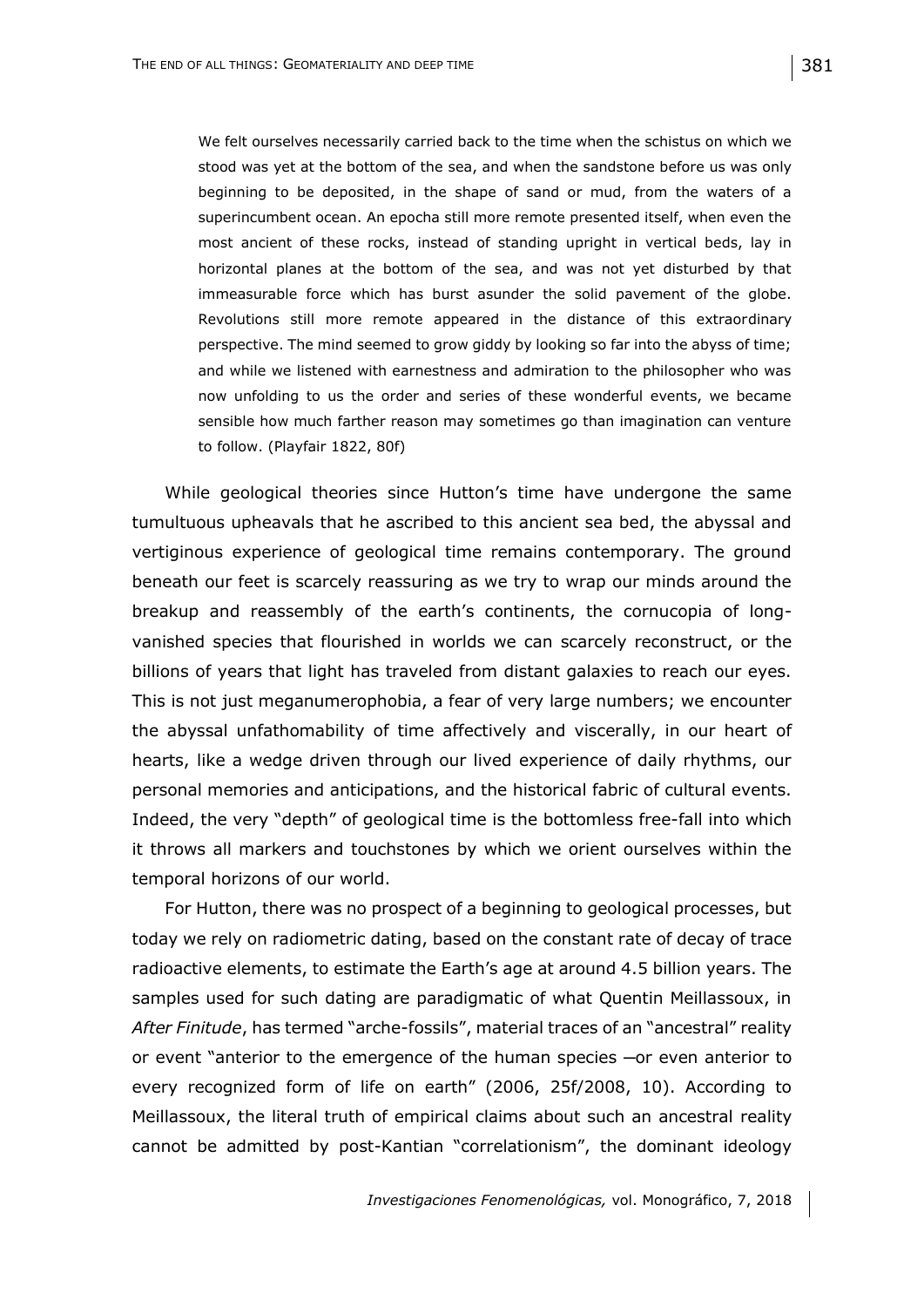according to which thinking and being may only be understood in their correlation and never independently of each other. For the correlationist–and Meillassoux seems to have phenomenologists primarily in mind–statements about such an ancestral time, a time prior to all manifestation, are strictly meaningless. But this leaves us, Meillassoux argues, with a "strange feeling of imprisonment or enclosure", insofar as the only exteriority that we can encounter remains relative to thought (2006, 21/2008, 7). And so, what correlationism has lost, and what Meillassoux's speculative materialism claims to recover, is, in his words, "the *great outdoors*, the *absolute* outside of pre-critical thinkers: that outside which was not relative to us, and which was given as indifferent to its own givenness to be what it is, existing in itself regardless of whether we are thinking of it or not" (2006, 21f/2008, 7). This absolute Outside would no longer be the correlate of any subject; in its absolute indifference to subjectivity, it would no longer reflect back to us our own involvement and inherence in the world.

Now, although Meillassoux does not present his view in these terms, he is clearly concerned with the end of the world, at least of the world as we know it. This is why he begins his argument with the "ancestral", with reality "anterior to every recognized form of life on earth" (2006, 25f/2008, 10) and later pairs this with "possible events that are *ulterior* to the extinction of the human species" (2006, 155/2008, 112), such as would be entailed, he says, by "hypotheses about the climactic and geological consequences of a meteor impact extinguishing all life on earth" (2006, 155f/2008, 112). The Outside, for Meillassoux, always has the air of apocalypse. This is the case despite the fact that the absolute Outside is not only anterior or ulterior to our world, but also absolutely exterior to us in the present, as a kind of mathematical dopplegänger of our world defined by its radical indifference to human existence (2006, 160/2008, 116). Beyond the horizons of our world, as its Great Outside, this "world without us" presumably does not touch on our lived world in any way other than to haunt it from the fringes.

Just as Meillassoux trades on our everyday notion of world, so he fails to thematize the problem of time, which for him seems to be reducible to a formula for designating the properties of an event, much as it would be, in his example, for a scientist using thermoluminescence to date the light emitted by stars. What requires explanation, on his account, is the truth of such scientific conclusions about the "date" of pre-human events, or the "age" of the universe, and such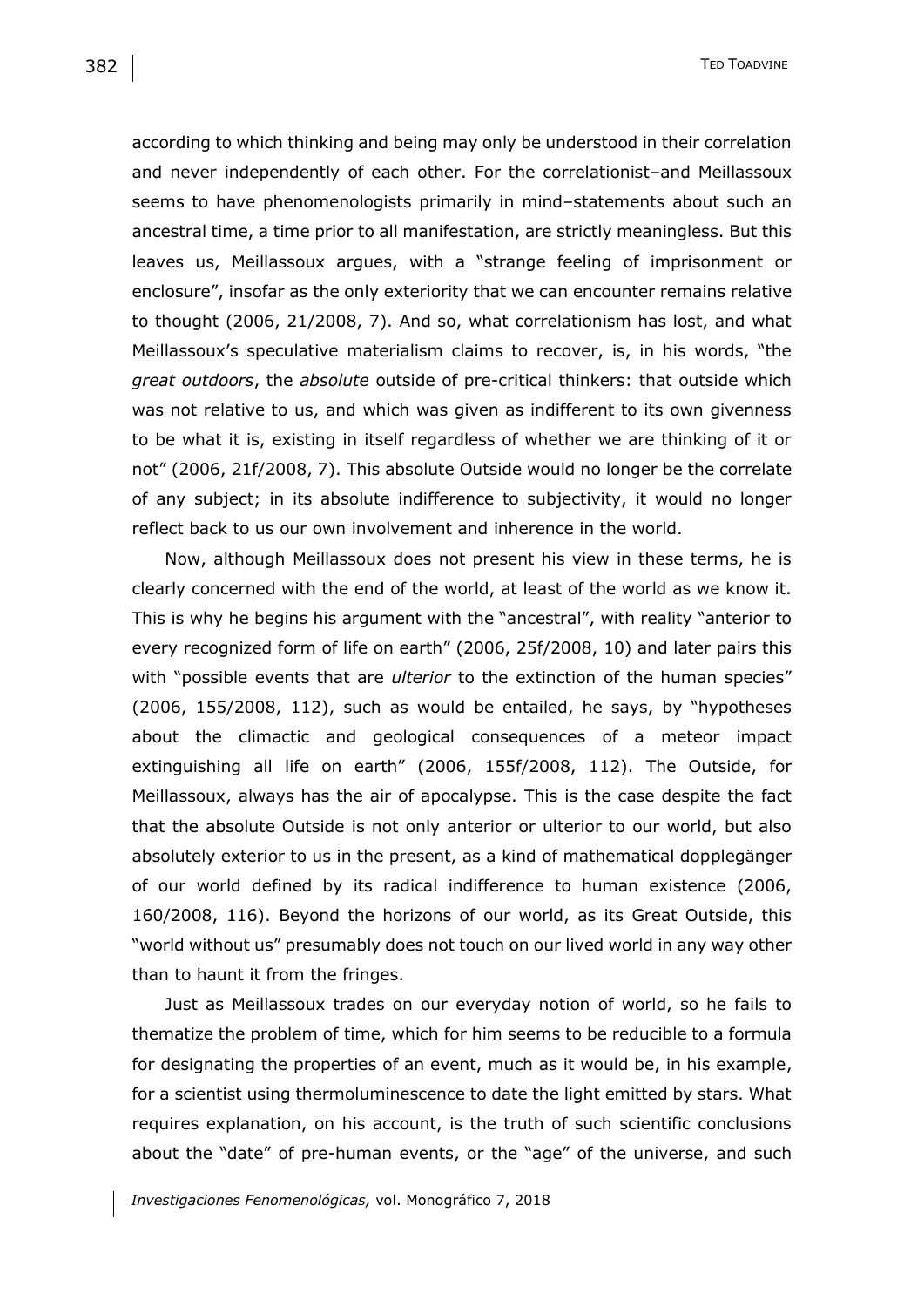dates are designated by numbers on a line (2006, 24/2008, 9). Furthermore, the problem of how to understand these numbers and this line first confronts us only in the era of modern science, since for him the ancestral past is a past that we come to know primarily or exclusively through scientific investigation (2006, 39/2008, 28). But clearly scientific research makes no claim to explain what is meant by "past", nor can it do so, since it takes for granted our lived, prescientific experience of time (Merleau-Ponty 2003a, 171f/2010, 128). If the geological scale of time means anything more to us than numbers on a line, this is because our experience opens us to a past, and even to an incomprehensibly ancient prehistory. It does so because, as Merleau-Ponty emphasizes in his reading of Whitehead, we are ourselves embedded, mind and body, within the temporal passage of nature; its pulsation runs across us (Merleau-Ponty 1995, 159ff/2003b, 117ff). And this pulsation transcends the past-present distinction in such a way that past and present are enveloping-enveloped, *Ineinander*, each moment entering into relations of exchange and identification, interference and confusion, with all the others (Merleau-Ponty 1964, 321/1968, 267f; 2003a, 36/2010, 7). This is why Merleau-Ponty identifies time as the very model of institution and of chiasm (2003a, 36/2010, 7; 1964, 321/1968, 267), and calls nature the "Memory of the world" (1995, 163/2003b, 120; 1964, 247/1968, 194). On the one hand, this leads Merleau-Ponty to reject any time "in itself" that would be entirely purified of any point of view, since we cannot think time apart from our own emergence within it and our subsequent reconstruction of it. On the other hand, it entails no reduction of time to a correlate of thought, since institution here is nearly the opposite of constitution: whereas "the constituted makes sense only for me", as Merleau-Ponty puts it, "the instituted makes sense without me" (2003a, 37/2010, 8). Simply put, just as institution is nearly the opposite of constitution, chiasm is nearly the opposite of correlation.

Meillassoux's critique of the correlationist position relies on the understanding of geological scales of time first opened by scientists such as Hutton. But, interestingly, Hutton's Unconformity does not precisely qualify as an arche-fossil in Meillassoux's sense: the Silurian seas were teaming with life, and forests were already spreading across the continent of Laurasia by the late Devonian Period. A true arche-fossil must point back more than 4.1 billion years to precede the earliest fossil evidence of life on earth (which, of course, does not rule out life's existence elsewhere in the cosmos). Meillassoux takes no account, then, of deep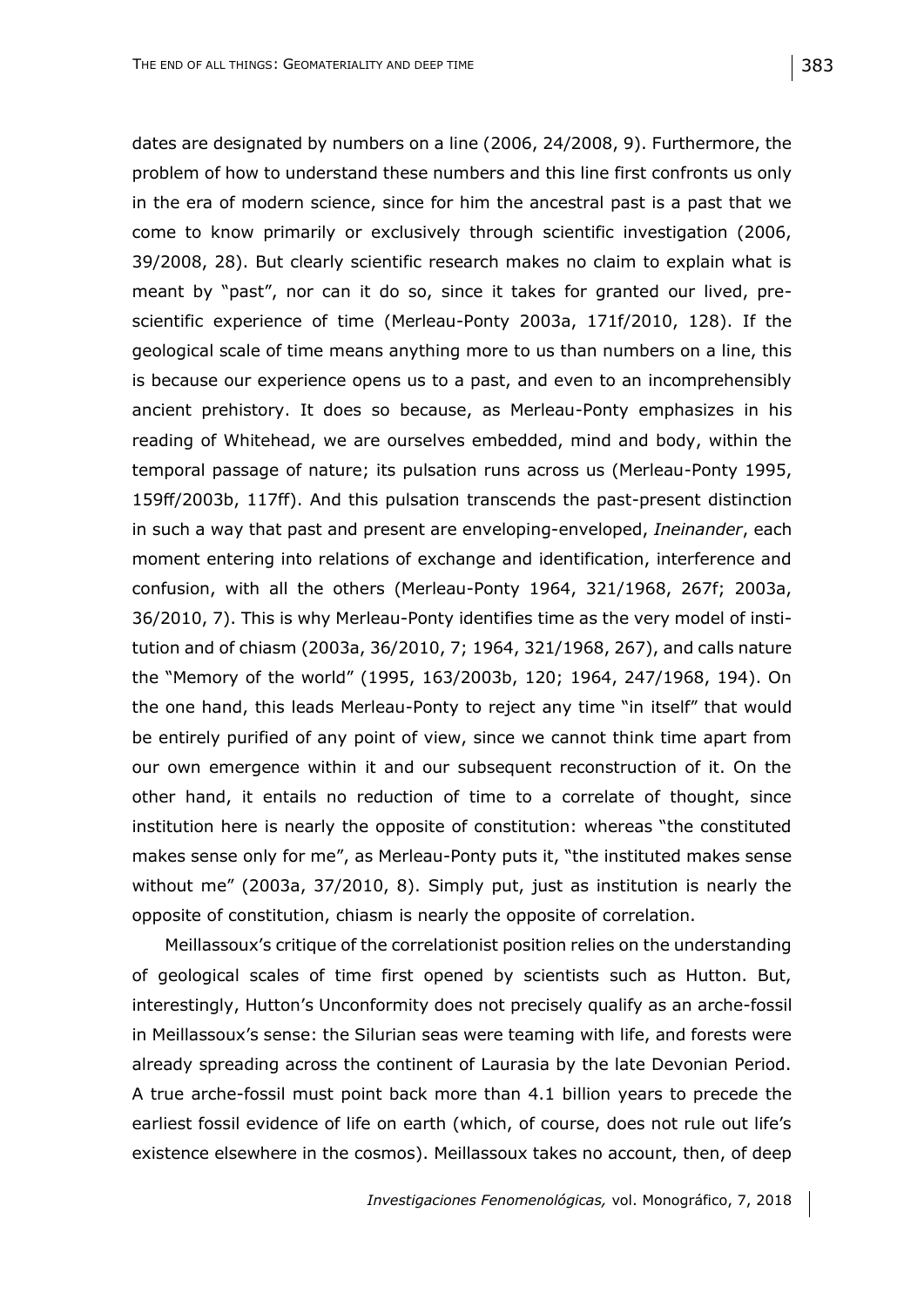time's distinctive stratigraphic rhythms–cosmic, geological, evolutionary, prehistoric–nor the ways that these affectively involve us in differential ways. In fact, Meillassoux's invocation of ancestrality, despite its reliance on a scientific understanding of deep time, never recognizes the intensely interruptive and disorienting character of abyssal and immemorial time. He cannot do so, since his view sunders reality into two worlds and two times, one correlated with subjectivity, and the other describable only in mathematical terms. What Meillassoux misses is precisely the chiasm between lived time and natural time that makes any genuine encounter with the immemorial possible, and this is linked to his failure, throughout *After Finitude*, to thematize the problems of world and materiality on which his view depends. More generally, in his single-minded effort to avoid the *co-* of correlationism, Meillasoux fails to grasp the *chi*, the chiastic intertwining that is constitutive of materiality, world, and time.

What characterizes the experience of the deep past is precisely its unsettling, vertiginous character, the loss of all common markers and measures. It is our ability to open onto a past that was never our own possibility, never our own memory–an impossible and immemorial past–that makes any scientific investigation or mathematical representation of such a past possible. Now, it is only through phenomenology that we can investigate this impossible memory, a memory that belongs to the elements rather than to us. In short, the ancestral past is indeed meaningful within our lived, pre-scientific experience of time -and, furthermore, the deep evolutionary, geological, and cosmic dimensions of the past gain their true sense *only* in relation to experience.

Through this lens, we can see that the many analyses of the "anonymity" of the body that Merleau-Ponty develops in *Phenomenology of Perception* concern our liability to a forgotten past, here at the level of organic life. The "someone" within me who is the agent of my sensing body, and who is distinct from the personal self of my reflective consciousness, lives, he says, in a "prehistory", the "past of all pasts", which is the time of our organic rhythms, such as the beating of the heart (1945, 277, 293, 100/2012, 250, 265, 87). Merleau-Ponty refers to this cyclical time as "the time of nature with which we coexist", an "absolute past of nature" incommensurate with the narrative, linear time of the personal self (1945, 517, 160/2012, 479, 139). One dimension of this "absolute past of nature" is our own biological life, our animality, insofar as this is lived as an anonymous and immemorial past in relation to the narrative history of our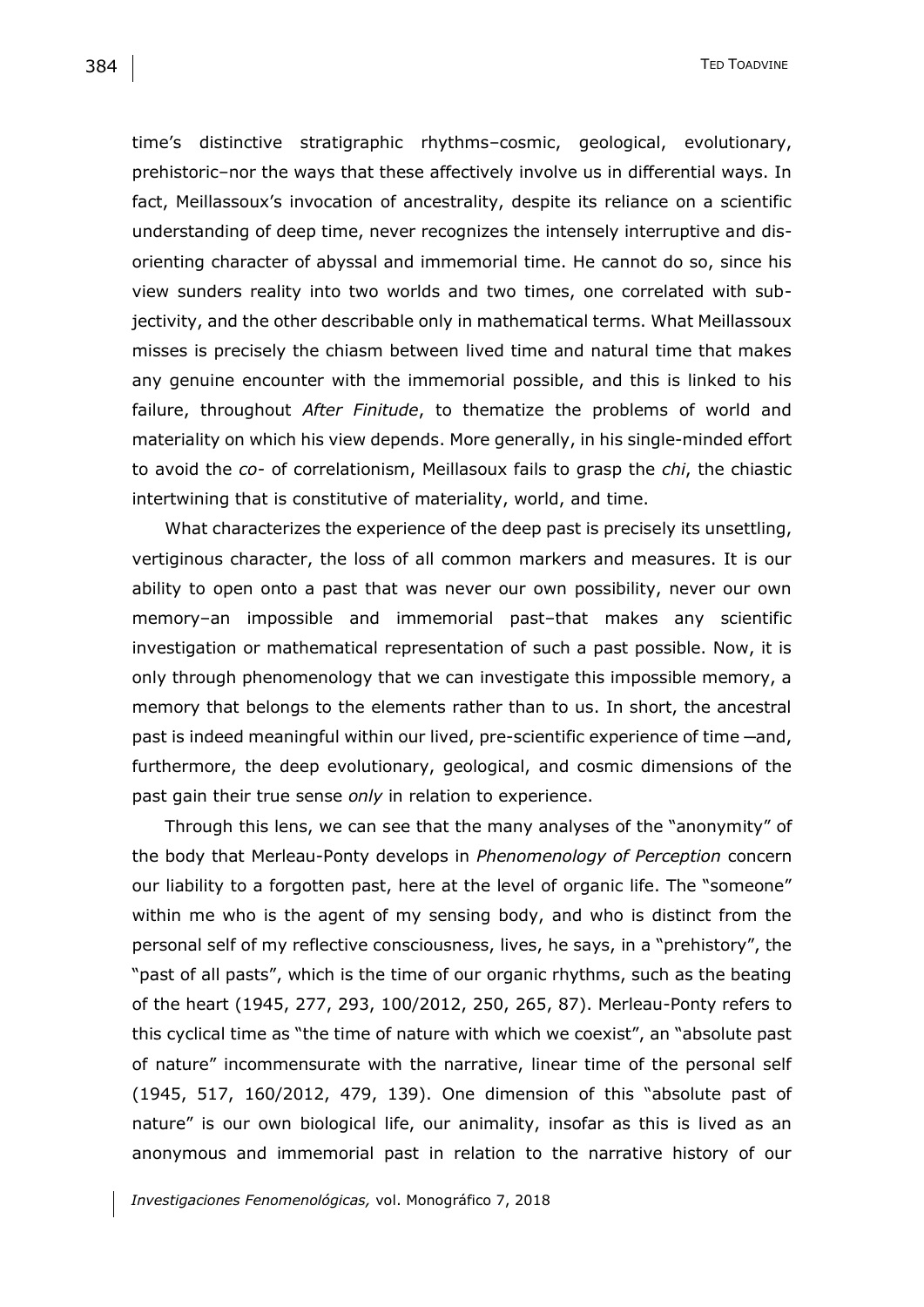personal lives. Since this past is anterior to the distinction between subject and object, or between human and nonhuman, anonymous sensibility cannot be a conscious experience; it cannot occur within personal time, the time of reflection, insofar as it makes such time possible. Sensibility as an organic inheritance is therefore the generative ground of experience, even as it remains for each of us, in our reflective lives, a past that has never been present<sup>6</sup>. It is due to the lateral kinship of this organic prehistory that other animals speak through our voices and gaze out through our eyes<sup>7</sup>.

The sensibility, sedimented habits, and organic rhythms of our bodies offer the most proximal and constant encounter with the immemorial past –by which I mean an anonymous and asubjective prehistory that haunts and conditions every present, without this past ever having been present for me. And yet this organic time of the body does not exhaust the dimensions of the immemorial past. In sensibility, I not only reenact my own animality, but I also, through my participation in the elementality of things, take up at the heart of my existence the entire history of the universe. The phenomenological encounter with the vertigo of deep time, of which I catch a glimpse in the stone, is the echo within my body of an asubjective time of matter, of an unfathomably ancient passage that haunts the heart of the present. Beyond organic time, we encounter that dimension of our existence that resonates with the pulsation of the geological and the cosmic, that is, with elemental time in its broadest registers.

As a clast of the lithosphere, of the stony planetal skeleton that undergirds any earthly lifeworld, each stone recalls or remembers the elemental geomateriality that precedes and exceeds all worlds. Just as creation stories envision the emergence of the world from formless waters and earth, the raging elements are a recurring motif in our eco-eschatological imagination: rising waters, glaciation, parched sands and storms of dust, hurricanes and earthquakes. "Some say the world will end in fire, some say in ice". Whether by fire or ice, our vision of the end of the world is haunted by its dissolution into elemental materials and forces of sublime scope and scale. As Levinas notes, "the element comes to us from nowhere; the side it presents to us does not determine an object, remains entirely anonymous. It is wind, earth, sea, sky, air" (Levinas 1971, 139/1969,

<sup>&</sup>lt;sup>6</sup> Al-Saii (2008) has fruitfully developed this interpretation of sensibility as the generative past.

 $7$  I develop this point further in Toadvine 2013.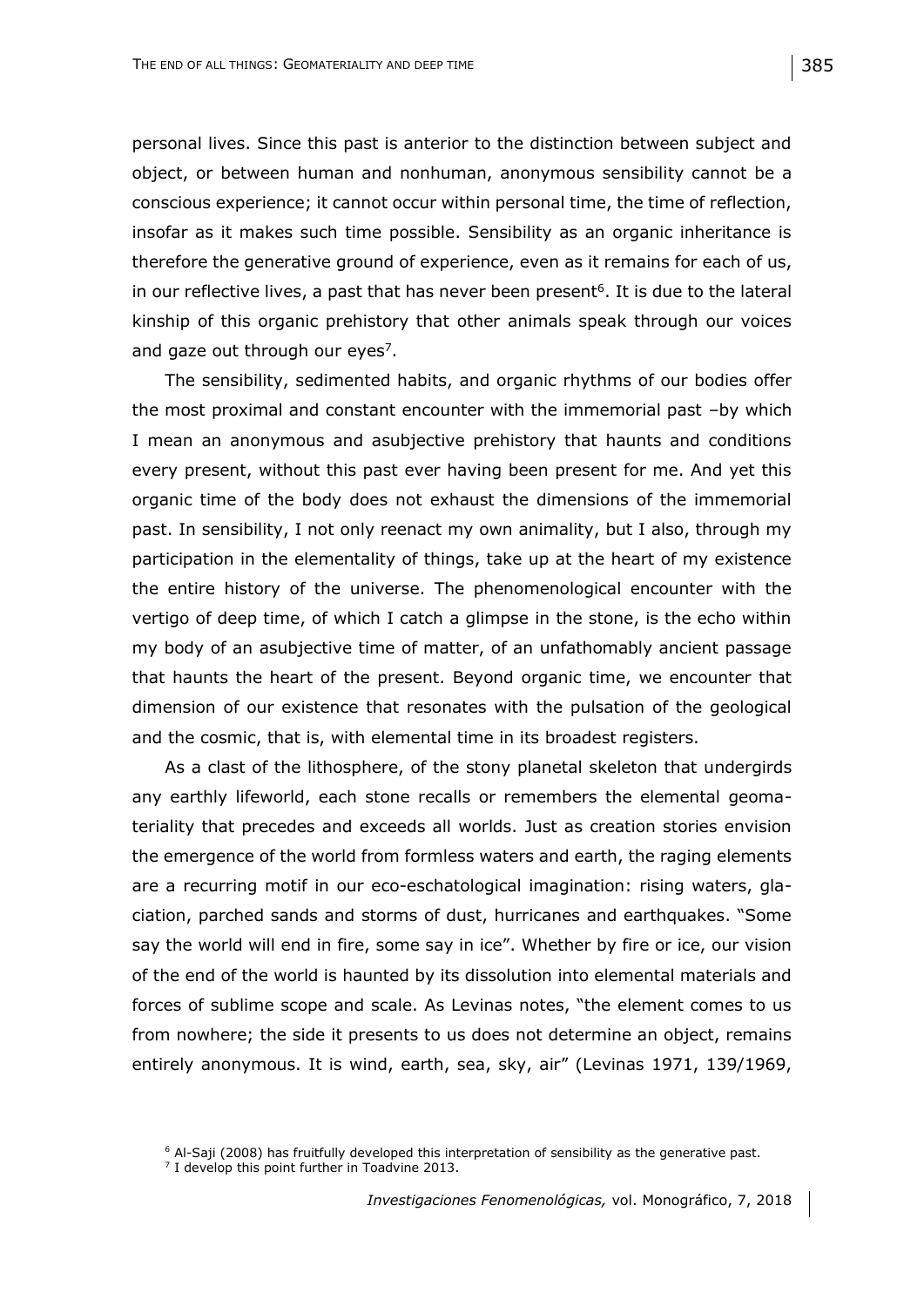132). The stone extracted from the elements to become part of the world remains nevertheless inhabited or haunted by this anonymous elementality from which the world is extracted and to which it must inevitably return. This is why our imaginations of the world's end run up against a limit that is, finally, indestructible: the fact that "there is" something, that existence as such continues, perhaps independently of all subjectivity or even all life, if only in elemental form: fire and ice, dust and gas, atomic radiation, the stars.

Stone holds a preeminent place among the elements precisely because of its peculiar temporality, its geological memory. We owe our conception of the deep past to this memory of stone, which Buffon in 1778 could call "the world's archives"; just as we may reconstruct human history from ancient inscriptions and artifacts, so it is possible, he writes, to "extract ancient monuments from the earth's entrails" in order to "place a certain number of milestones on the eternal road of time" (Buffon 1778, 1). This archival memory of stone spans all times and worlds, outstripping and undergirding the literary archive that serves as the objective memory of human cultures. Christopher Tilley (2004) demonstrates how Neolithic menhirs embody the traces of prehistoric perceptual worlds, even as the accumulated geomaterial records of our own lives pass into the far future in the form of nuclear waste, the stratigraphic traces of radioactive elements from nuclear blasts, and fossilized "plastiglomerates"<sup>8</sup>. This timeless memory of stone situates it both within the world and beyond it, seesawing at its edge, which makes it the ideal boundary marker, milestone, or tombstone. As John Sallis writes:

Stone comes from a past that has never been present, a past unassimilable to the order of time in which things come and go in the human world; and that nonbelonging of stone is precisely what qualifies it to mark and hence memorialize such comings and going, births and deaths. As if stone were a sensible image of timelessness, the ideal material on which to inscribe marks capable of visibly memorializing into an indefinite future. (Sallis 1994, 26)

The stone is always somehow from another world even as it subsists in this one, like a meteor, a fossil, or a glacial erratic, haunted by its immemorial passage across worlds.

Alongside the phantasmic projection of a world in common, a world of shared

<sup>8</sup> On "plastiglomerites", see Corcoran, Moore, and Jazvac 2014.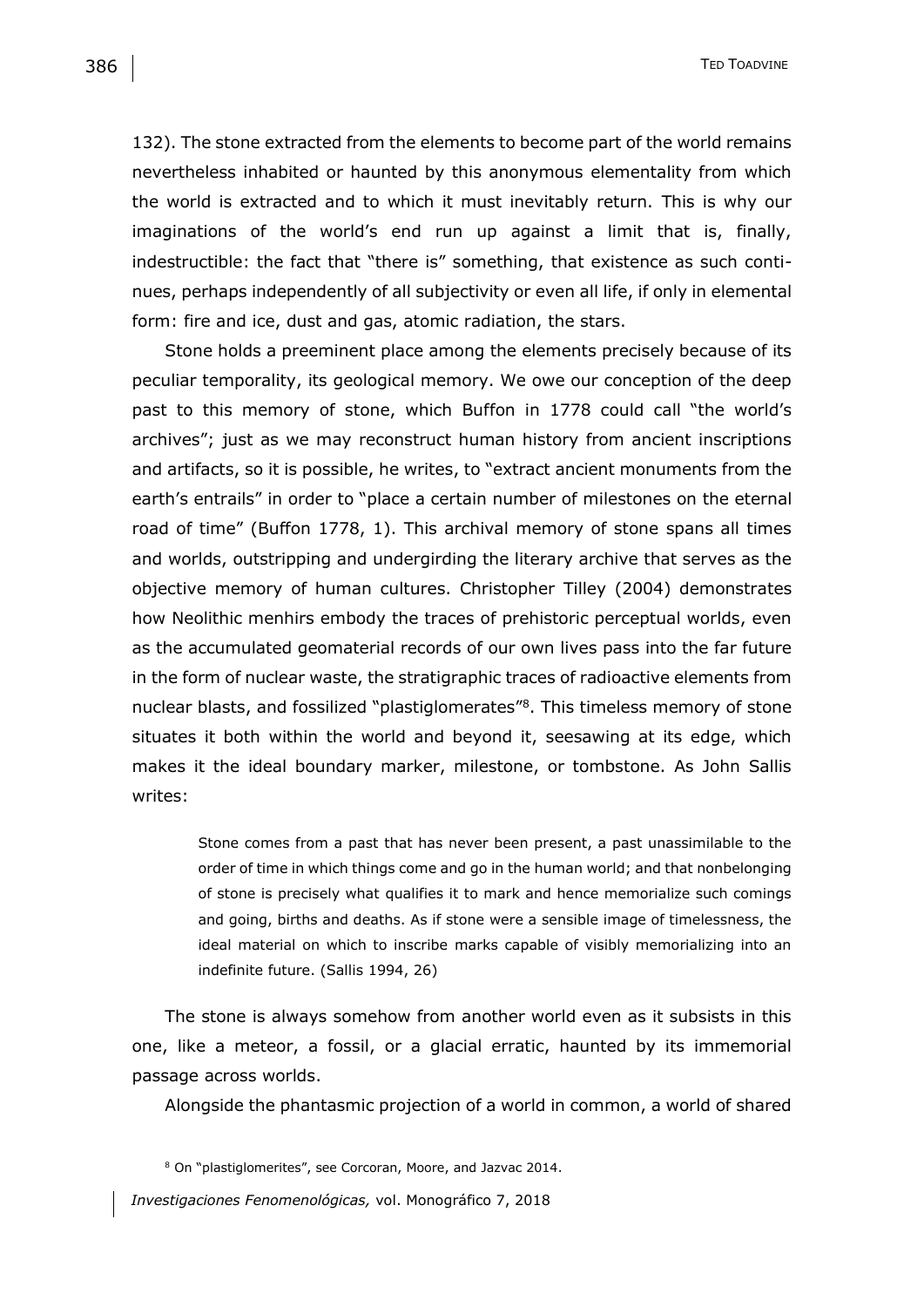meaning that would bridge our separate islands, then, we must take into account the persistent geomateriality that grants existence its areal spacing and its temporal span. This is less a matter of common habitat than of the essential and constitutive lithic materiality of every living being. As Nancy writes, "A stone is the exteriority of singularity in what would have to be called its mineral or mechanical actuality. But I would no longer be a 'human' if I did not have this exteriority 'in me', in the form of the quasi-minerality of bone" (1996, 18/2000, 37; cf. Nancy 1993, 100-102/1997, 60f). Our liability to this minerality is figured in the skeleton as symbol of death, as the endurance of our own lithic elementality into the rhythm of a temporality other than or exceeding that of lifedeath, just as the fossil offers a glimpse of the intersection of the time of life with the immemorial past of stone.

The vertigo of deep time has its source in the disruption of any correlation between self and world, in the impersonal worldlessness of the elements. And here the anonymity of the elements bends around time; it is both the prehistoric, ancestral past and the eternity of an unimaginable future. In short, the time before the world is inseparable from, perhaps indistinguishable from, the time after the world's dissolution. If along one dimension, we are beings-towarddeath, then along another–anonymous and asubjective–dimension, we are beings-toward-the-end-of-the-world, already hearkening to the eternity of silence that waits to swallow all that we are and know and can imagine. "Worldwithdrawal and world-decay can never be undone", Heidegger reminds us (1971, 41); and, we might add, neither can they be deferred. The apocalyptic imagination that obsesses contemporary culture is not a *consequence* of our technological domination of the planet and ourselves, therefore, but is only made possible by the revelation within our hearts of an impossible future that outstrips every imagination. To truly encounter the very materiality of our own minds and bodies is to fall into the abyss of such elemental time, which means to rediscover it at the kernel of organic and personal time. But our embodied immersion in the Memory of the world tears us apart, scattering us across an incommensurable multiplicity of temporal flows and eddies. We encounter, then, an asubjective time, a time without a world, at the heart of lived time. This worldless prehistorical time, independent of any subject, is precisely the time of the elements, of ashes and dust. The experience of such a mythical "time before time", as Merleau-Ponty tells us, is one that "remembers an impossible past" and "anticipates an impossible future" (1964, 296, 163/1968, 243, 123). This impossible future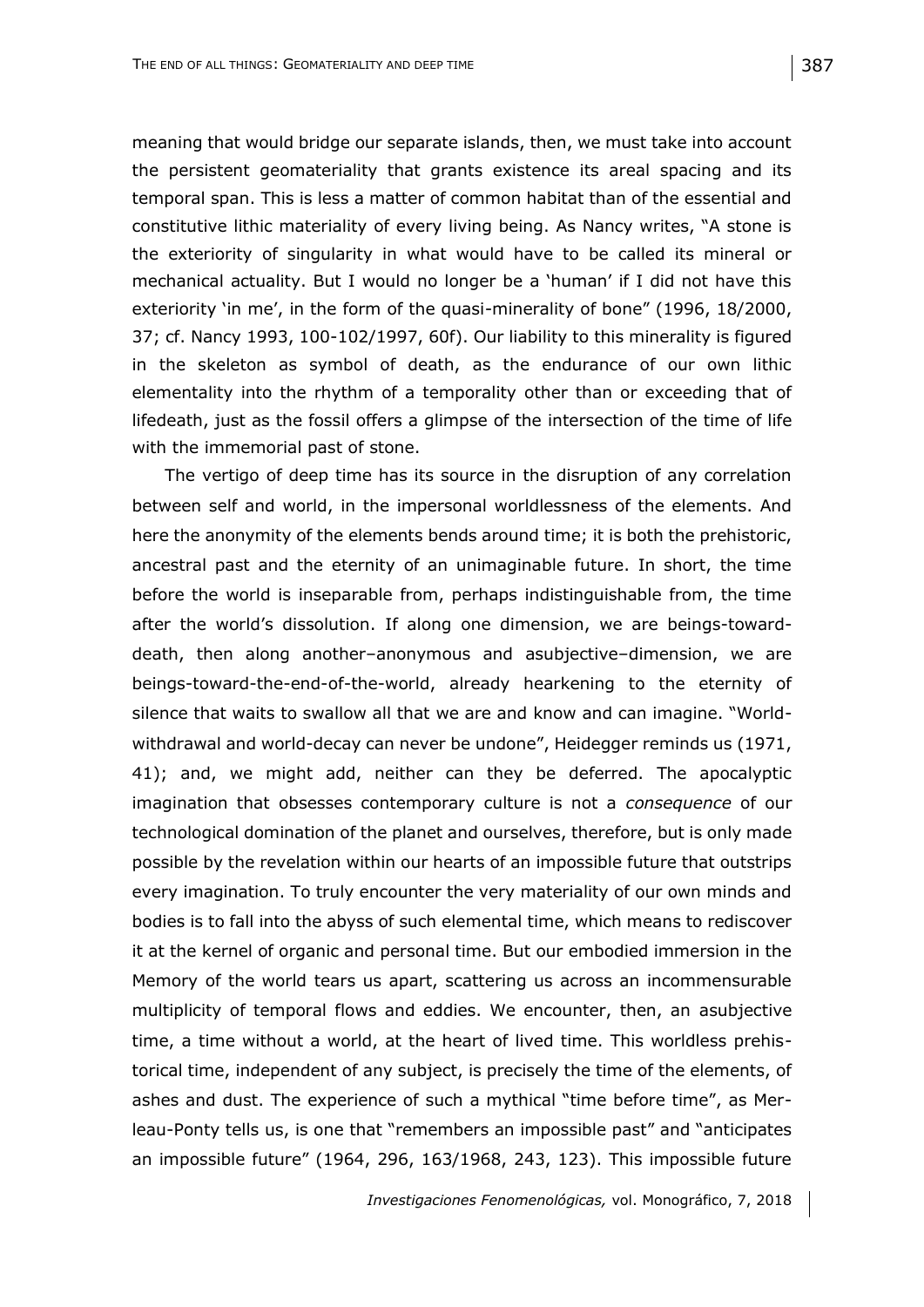is surely a return to the elements, of dust to dust; in other words, it is the apocalypse to come<sup>9</sup>.

#### **REFERENCES**

- AL-SAJI, Alia (2008). "'A Past Which Has Never Been Present': Bergsonian Dimensions in Merleau-Ponty's Theory of the Prepersonal", *Research in Phenomenology*, Vol. 38, 1: 41-71.
- BUFFON, Georges (1778). *Histoire naturelle des époques de la nature*, Paris: De l'Imprimerie Royale.
- COHEN, Jeffrey (2015). *Stone: An Ecology of the Inhuman*, Minneapolis: University of Minnesota Press.
- CORCORAN, Patricia L. / Charles J. Moore / Kelly Jazvac (2014), "An Anthropogenic Marker Horizon in the Future Rock Record", *GSA Today*, Vol. 24, 6: 4-8.

DERRIDA, Jacques (1987). *De l'esprit*, Paris: Editions Galilée.

- , (1989). *Of Spirit: Heidegger and the Question*, Trans. Geoffrey Bennington / Rachel Bowlby, Chicago: University of Chicago Press.
- , (2003). *Béliers*, Paris: Editions Galilée.
- , (2005). *Sovereignties in Question: the Poetics of Paul Celan*, Ed. Thomas Dutoit / Outi Pasanen, New York: Fordham University Press.
- , (2006). *L'Animal que donc je suis*, Paris: Éditions Galilée.
- , (2008). *The Animal That Therefore I Am*, Trans. David Wills, New York: Fordham University Press.
- , (2010). *Séminaire: La bête et le souverain. Volume II (2002–2003)*, Paris: Éditions Galilée.
- , (2011). *The Beast and the Sovereign. Volume II*, Trans. Geoffrey Bennington, Chicago: Chicago University Press.
- , (2015). *Séminaire: La peine de mort. Volume II (2000-2001)*, Ed. Geoffrey Bennington / Marc Crépon, Paris: Éditions Galilée.

FINK, Eugen (1933). "Die phänomenologische Philosophie Edmund Husserls in der gegenwärtigen Kritik", *Kant-Studien*, Vol. 38: 319-383.

<sup>9</sup> This essay incorporates passages from Toadvine (forthcoming) and Toadvine 2014. This material will eventually appear in revised form in my book in progress, *The End of All Things: Eschatology and the Elements*.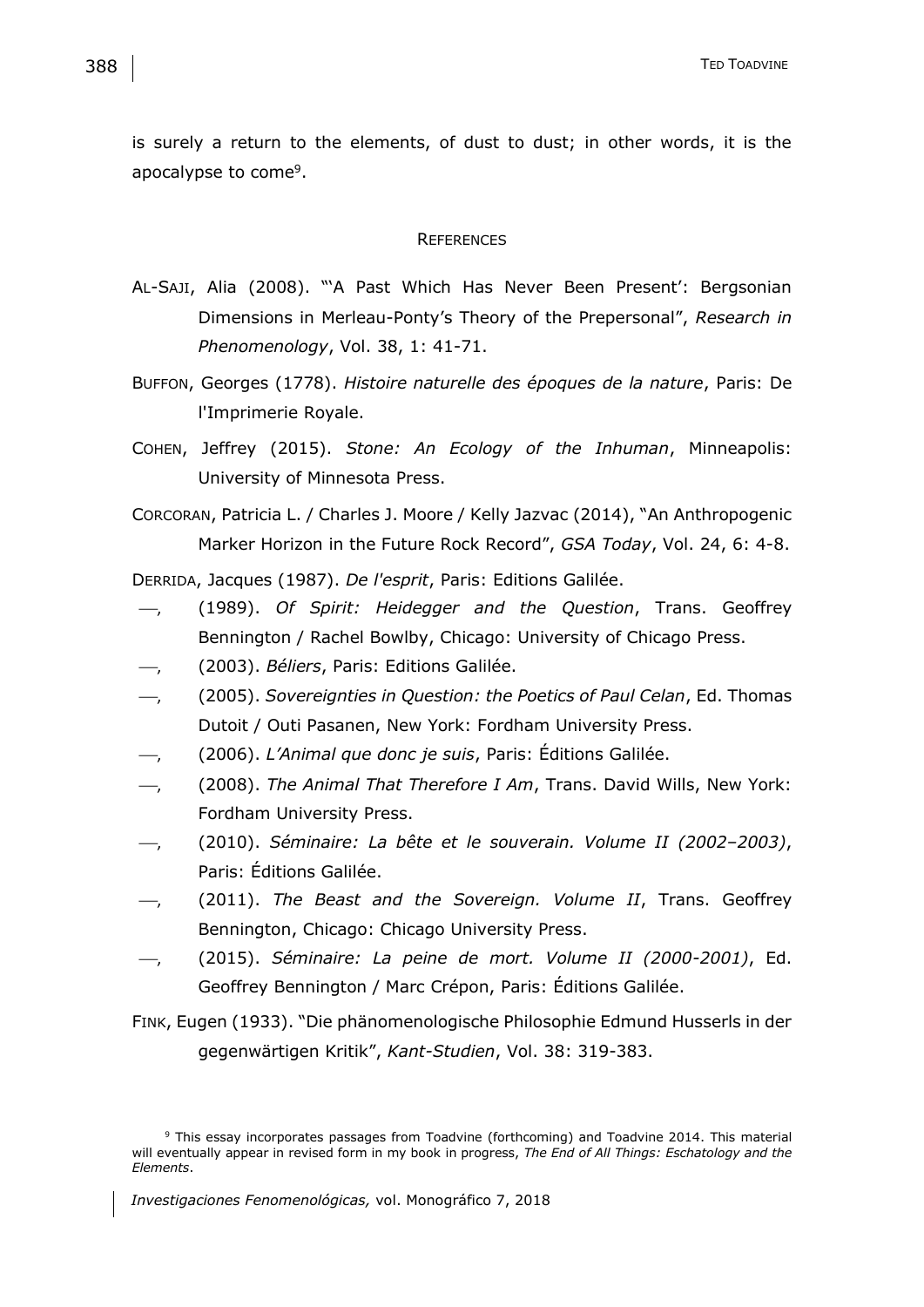- $-$ , (1970). "The Phenomenological Philosophy of Edmund Husserl and Contemporary Criticism", in *The Phenomenology of Husserl*, Ed. R. O. Elveton, Chicago: Quadrangle Books, pp. 73-147.
- GRATHOFF, Richard (1989). *Philosophers in Exile: The Correspondence of Alfred Schutz and Aron Gurwitsch, 1939-1959*, Ed. R. Grathoff, Bloomington: Indiana University Press.
- HEIDEGGER, Martin (1971). *Poetry, Language, Thought*, Trans. Albert Hofstadter, New York: Harper & Row.
- , (1992). *Die Grunbegriffe der Metaphysik. Welt-Endlichkeit-Einsamkeit*, Frankfurt am Main: Vittorio Klostermann.
- , (1995). *The Fundamental Concepts of Metaphysics*, Trans. William McNeill / Nicholas Walker, Bloomington: Indiana University Press.
- HUSSERL, Edmund (1976). *Ideen zu einer reinen Phänomenologie und phänomenologischen Philosophie. Erstes Buch: Allgemeine Einführungin die reine Phänomenologie*, Husserliana 3/1, Ed. Karl Schuhmann, The Hague: Martinus Nijhoff.
- , (1982). *Ideas I*, Trans. Fred Kersten, The Hague: Martinus Nijhoff.
- HUTTON, James (1788). *Theory of the Earth*, Edinburgh: Royal Society of Edinburgh.
- LAWLOR, Leonard (2002). *Derrida and Husserl: The Basic Problem of Phenomenology*, Bloomington: Indiana University Press.

LEVINAS, Emmanuel (1971<sup>4</sup>). *Totalité et infini*, The Hague: Martinus Nijhoff.

- , (1969). *Totality and Infinity*, Trans. Alphonso Lingis, Pittsburgh: Duquesne University Press.
- , (1990). "Simulacra: The End of the World", Trans. David Allison, in *Writing the Future*,Ed. David Wood, London: Routledge, pp. 11-14.

MEILLASSOUX, Quentin (2006). *Après la finitude*, Paris: Éditions de Seuil.

- , (2008). *After Finitude: An Essay on the Necessity of Contingency*, Trans. Ray Brassier, London: Continuum.
- MERLEAU-PONTY, Maurice (1945). *Phénoménologie de la perception*, Paris: Gallimard.
- , (1964). *Le visible et l'invisible*, Paris: Gallimard.
- , (1968). *The Visible and the Invisible*, Trans. Alphonso Lingis, Evanston: